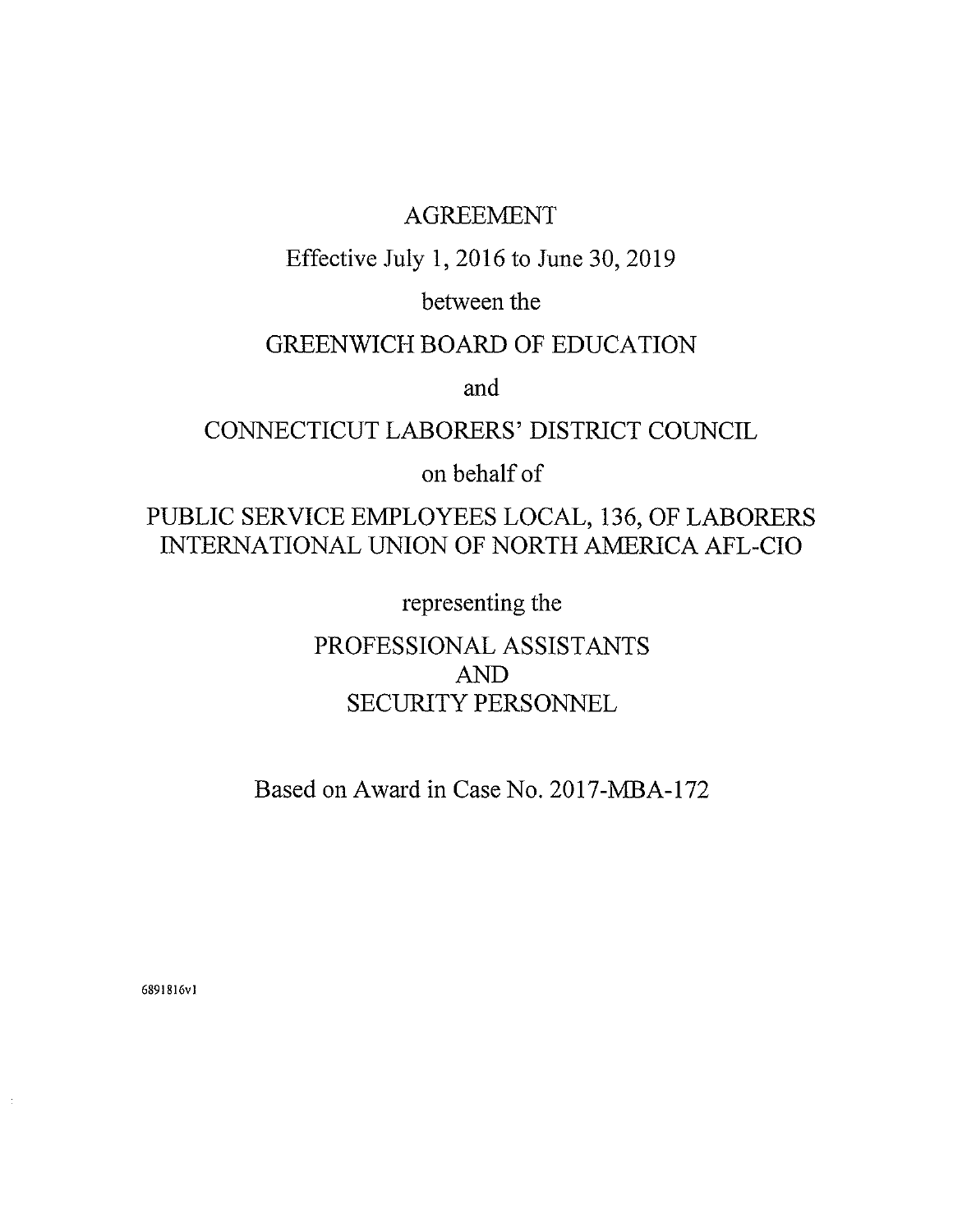## **CONTENTS**

| $\mathbf{1}$ . |                                            |  |
|----------------|--------------------------------------------|--|
| 2.             |                                            |  |
| 3.             |                                            |  |
| 4.             |                                            |  |
| 5.             |                                            |  |
| 6.             |                                            |  |
| 7.             |                                            |  |
| 8.             |                                            |  |
| 9.             |                                            |  |
| 10.            |                                            |  |
| 11.            |                                            |  |
| 12.            | DEDUCTION OF UNION DUES AND SERVICE FEES17 |  |
| 13.            |                                            |  |
| 14             |                                            |  |
| 15.            |                                            |  |
| 16.            |                                            |  |
| 17.            |                                            |  |
| 18.            |                                            |  |
| 19.            |                                            |  |
| 20.            |                                            |  |
| 21.            |                                            |  |
|                | APPENDIX I                                 |  |
|                |                                            |  |

 $\langle \cdot \rangle_{\rm{F}}$ 

 $\hat{1}$ 

|--|--|--|--|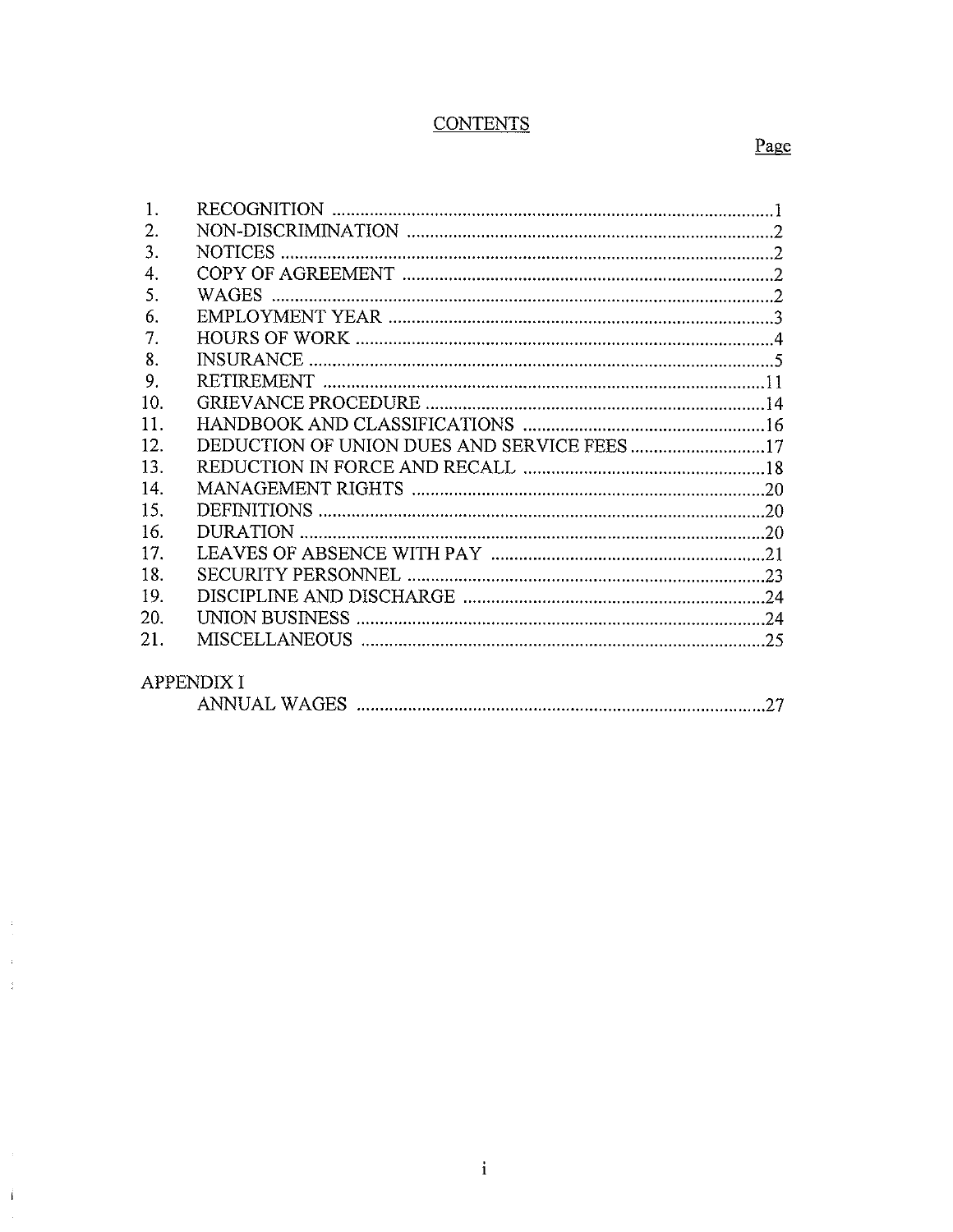## 1. RECOGNITION

- A. In accordance with Sections 7-467 to 7-477 of the Connecticut General Statutes, the Board recognizes the Union as the exclusive bargaining representative for the employees in the classifications specified in Appendix I (professional assistants and security personnel).
- B. This Agreement shall only apply to the following categories of employees:
	- (i) full-time employees who are employed to work the standard work week and whose employment is to continue over the course of the full employment year if employed at the start of the year or over the course of the balance of the full year if employed after the start of the year and who are not temporary employees.
	- (ii) regular, part -time employees who are employed to work less than the standard work week, but at least twenty (20) hours per week and whose employment is to continue over the course of the full employment year if employed at the start of the year or over the course of the balance of the full year if employed after the start of the year and who are not temporary employees.
	- (iii) temporary employees are those employees who are to work less than ninety (90) days in the employment year.
- C. Any employee who was a full-time employee or a regular part-time employee, but who, during the life of this Agreement, has her hours reduced to less than twenty (20) hours per week shall not be covered by this Agreement.
- D. Each person hired as a full-time employee shall have a probationary period of six (6) months and each person hired as a regular part-time employee shall have a probationary period of one (1) school year. During an employee's probationary period, she shall receive the benefits to which she is entitled under this Agreement, but during the probationary period, the Board may terminate her employment with or without cause.
- E. All regular, part-time employees employed in a title specified in Appendix I shall receive only such benefits of this Agreement as are specifically designated as payable to them.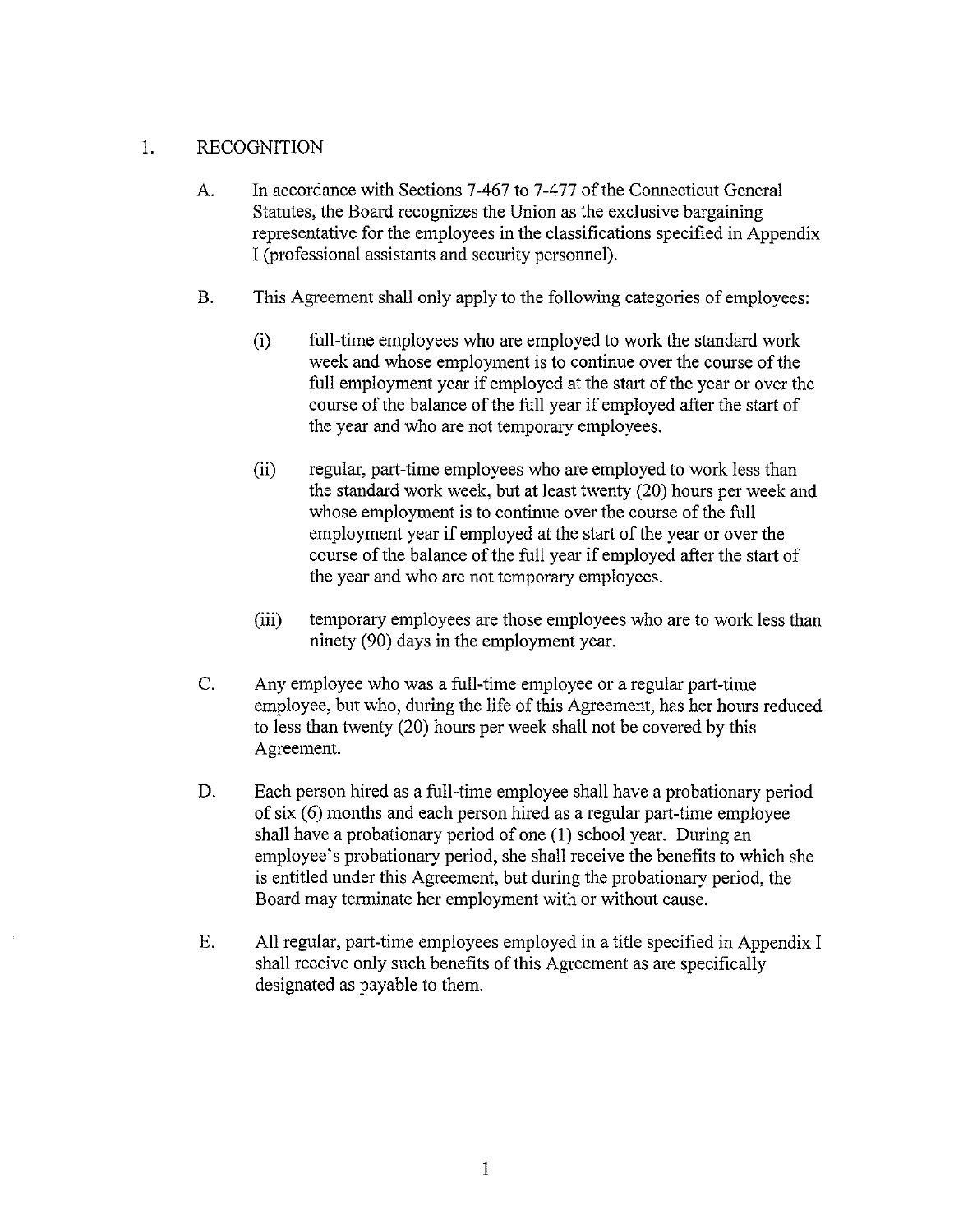## 2. NON-DISCRIMINATION

The use of the feminine or masculine gender in this Agreement shall be construed as including both genders and not a sex limitation unless the Agreement clearly requires a different construction.

Neither the Board nor the Union shall discriminate against any employee because of membership or non-membership in the Union, or against any member or officer because of participation in legitimate activities of the Union, or against any employee because of such employee's race, color, religion, sex, sexual orientation national origin, age, disability (including pregnancy), marital status, genetic information, gender identity or expression, veteran status/military service or any other basis prohibited by law, provided that this provision shall not prohibit different treatment of employees based on legitimate factors requiring different treatment. This provision shall be subject to the grievance procedure through the Board of Education level, and shall not be subject to arbitration.

## 3. NOTICES

- A. The Union shall have the right, to be reasonably exercised, to post notices and other communications on a bulletin board provided by the Board at each school provided that the Union shall provide a courtesy copy to the Principal.
- B. The Union will be supplied with the names and addresses of new hires in unit positions within fifteen (15) working days of such appointment. The Union will be provided an opportunity, not to exceed approximately thirty (30) minutes, to speak to new hires during orientation. For hires after the start of the year, designated union representatives will be provided a reasonable opportunity to meet for approximately ten (10) minutes with the new hires concerning membership within the working day but not during a time when the new hire is scheduled to be with a child or children.
- C. Employees shall have the right to review any material in their personnel files promptly after making an appointment for such review. Employees shall be notified when disciplinary documents are placed in their files. 'CC: Personnel file' on such a document shall be appropriate notification.

## 4. COPY OF AGREEMENT

The Board shall give each present employee in the bargaining unit and each such new employee, when hired, a copy of this Agreement.

## 5. WAGES

A. Employees shall be paid on a bi-weekly basis pursuant to the salary schedule specified in Appendix I.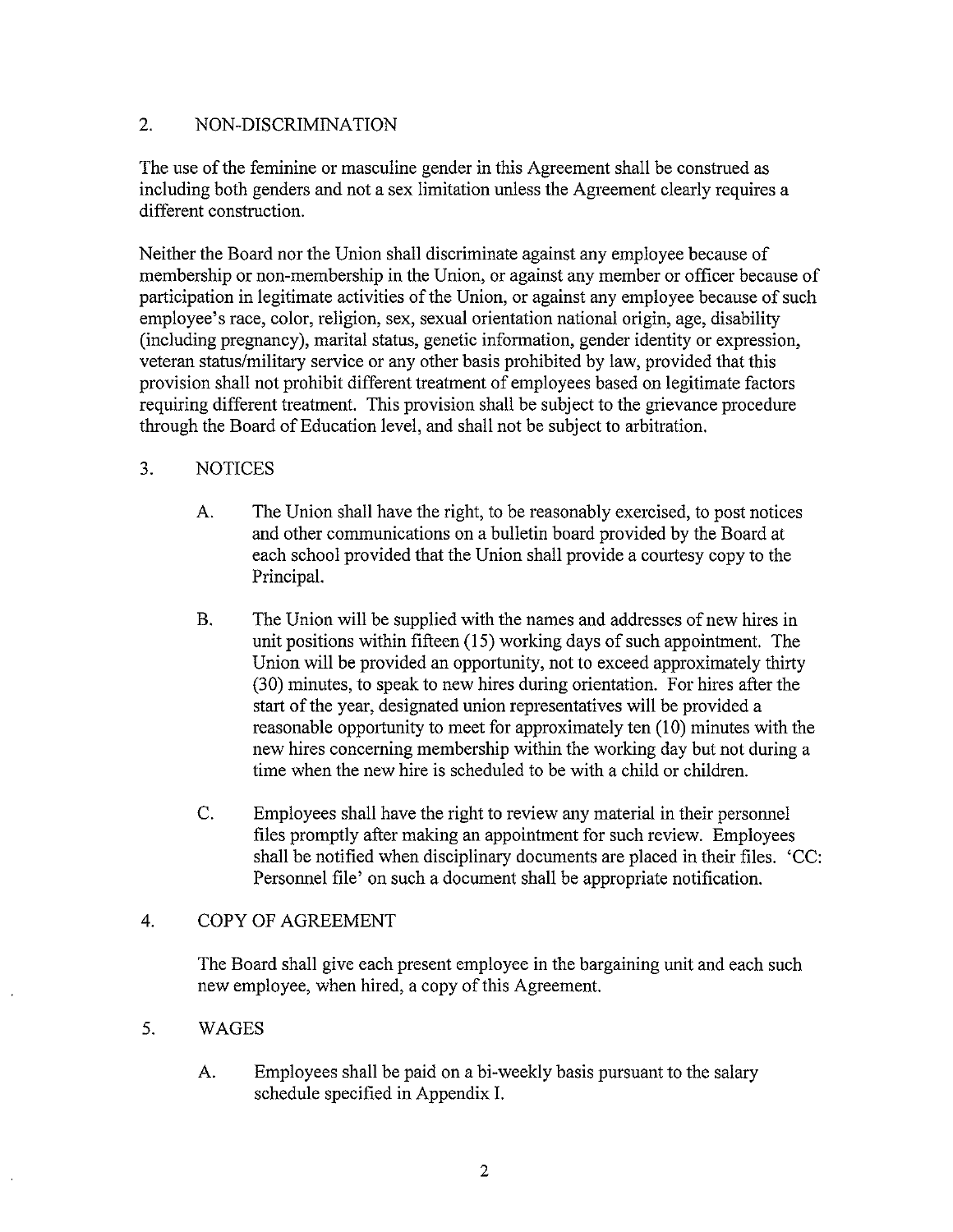- B. The Board shall place each employee upon the step and at the rate appropriate to that employee's qualifications. Qualifications shall be determined by the needs of the students.
- C. Regular, part-time employees shall be paid a prorated salary based upon their work week and the appropriate rate and step.
- D. For all hours worked in excess of an employee's regular work week, up to forty (40) hours, the employee shall be paid at the employee's contracted hourly rate and for all hours worked in excess of forty (40) hours, the employee shall be paid at one and one-half (1 1/2) times the employee's contracted hourly rate.
- E. Employees being paid by direct deposit as of December 1, 2016, and employees hired on or after December 2, 2016, shall have their wage payments made through direct deposit. An employee grandfathered from mandatory direct deposit and who thereafter enrolls in direct deposit shall be subject to mandatory direct deposit.
- F. Upon providing the Union and members with sixty (60) days written notice, the Town may implement, on a one-time basis, a five-day payroll lag without further negotiations with the Union. The lag shall be implemented by delaying the delivery of each bi-weekly paycheck by one business day until a five-day lag has been accomplished. For example, upon implementation of the payroll lag, the bi-weekly paycheck that would be due on a Friday will be issued on the following Monday. Thereafter, the next four successive bi-weekly paychecks will be issued on Tuesday, Wednesday, Thursday and Friday thereby creating a five-day payroll lag. At termination of employment with the Town the employee shall be paid the five days of payroll lag with his or her final paycheck at the rate of pay in effect upon the employee's separation of service with the Town. Following the implementation of the payroll lag, newly hired employees will receive his or her first paycheck on a five-day lag basis.

## 6. EMPLOYMENT YEAR

A. The Union recognizes that the employment year is not a mandatory subject of negotiation but can be determined by the Board unilaterally. The Board has determined that the base employment year shall be 184 days for employees not required either by this Agreement or by individual agreement pursuant to Paragraph B of this Section to work additional or fewer days. At the election of the Board, for employees new to the job each year, the work year shall be two additional days beyond the work year described above. In the event that the Board shall adopt a student calendar in any year during the duration of this Agreement providing for other than one hundred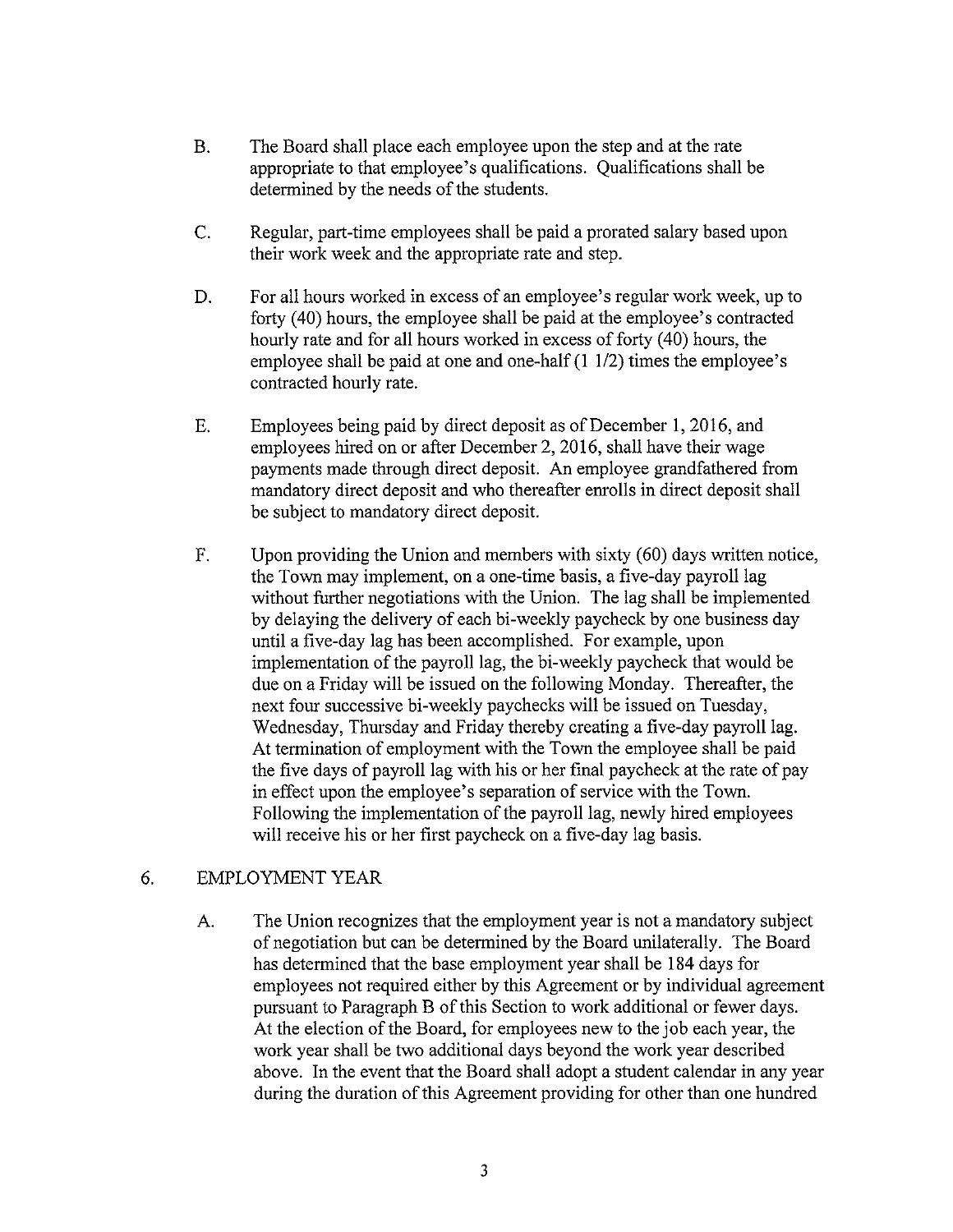eighty-two (182) days, the Board may adjust the base employment work year accordingly at the employee's per diem rate.

- B. For each employee, days may be added or subtracted from the established employment year by mutual agreement between the Superintendent and the individual at the employee's per diem rate after consultation by the Superintendent or his/her designee with the individual.
- C. Deductions for leave of absence without pay shall be computed by means of a fraction, the numerator of which is one (1) and the denominator of which is the number of days in the employment year of the particular employee (e. g. 1/184 of the annual contract salary per day of absence for employees on an employment year of one hundred eighty-four (184) days).

## 7. HOURS OF WORK

- A. During the employment year, the standard work week for professional assistants shall be thirty-five (35) hours and for security personnel shall be forty (40) hours and the standard work day for professional assistants shall be seven (7) hours and for security personnel shall be eight (8) hours with the commencement of the day and with a thirty (30) minute unpaid lunch break within the standard work day for each employee being specified by the Board. All employees will be entitled to one (1) fifteen (15) minute paid break per day, to be scheduled by the appropriate supervisor.
- B. The particular work week and work day for each employee (which may not be the standard work week and day) shall be as specified by the Board in its annual notice of appointment sent to the employee. The work week and day may be changed, from time to time, to meet the needs of the Board.
- C. Employees shall attend meetings after the regularly scheduled work day as designated by their immediate supervisor. Attendance at such meetings shall be compensated in accordance with Article 5(D).
- D. Upon reasonable notice, each full-time and part-time employee shall devote any additional time needed to meet the employee's professional work load, to activities beneficial to the Greenwich School System as assigned by the Board. Employees will receive compensation for such additional time in accordance with Article 5(D).
- E. In the event members of the bargaining unit are required to work during their unpaid lunch break, the employee shall submit the additional time worked to his /her supervisor and shall be paid at the hourly rate for such time. Payment shall be paid only with the prior approval of the supervisor, or at the direction of an administrator (except in cases of emergency). The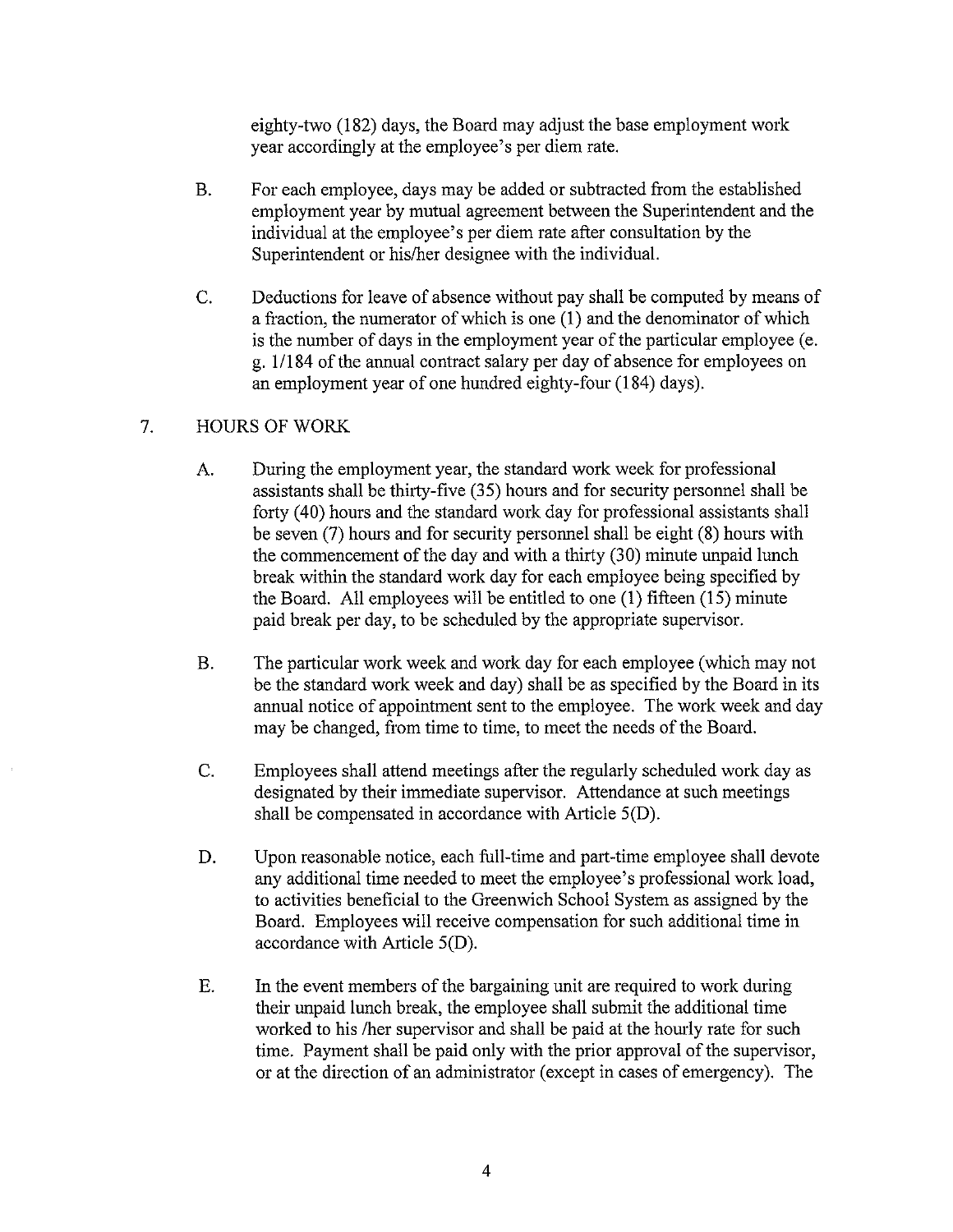supervisor may adjust the meal period to a time later during the normal work day, as long as it is within the cafeteria serving hours.

F. Security Personnel will be paid at the appropriate hourly rate for any homs in addition to their regularly scheduled work week for hours worked in their security personnel capacity.

#### 8. INSURANCE

- A. The Board shall provide for each full-time employee and his/her emolled dependents the following medical insurance options:
	- 1) A high deductible medical plan providing for a \$1,500/\$3,000 deductible with prescription drug co-pays once the deductible is satisfied (Appendix II). Effective January I, 2015 the deductible shall increase to \$2,000/\$4,000. The Board shall make an annual contribution in January of each year in the amount of \$1,250 for a single plan and \$2,500 for a couple or family plan. The Board contribution shall be prorated for emollments that are effective other than on January 1. The Board shall contribute eighty percent (80%) the premium or premium equivalent and the employee shall pay the balance by payroll deduction on a pre-tax basis (premium conversion option).
	- 2) A high-deductible medical plan providing for a \$3,000/\$6,000 deductible with prescription drug co-pays once the deductible is satisfied (Appendix IV). There shall be no Board contribution to the employee's HSA for this medical plan option. The Board shall contribute eighty-five percent (85%) the premium or premium equivalent and the employee shall pay the balance by payroll deduction on a pre-tax basis (premium conversion option).
	- 3) An employee who has Medicare Part A, Veterans Medical Insurance or Active Duty Insurance and is therefore not eligible for participation in a HD-HSA may, as an alternative one of the HD-HSA options, elect to participate in a \$10 POS Alternative Plan with a national network (Appendix III) which shall include a prescription drug rider (Appendix V). Participation in the \$10 Alternative Plan is limited to employees who receive Medicare Part A, Veterans Medical Insurance or Active Duty Insurance. An employee who elects to enroll in the \$10 POS Alternative Plan will be required to provide proof of participation in Medicare Part A, Veterans Medical Insurance or Active Duty Insurance. The Town contribute shall be seventy-seven percent (77%) and the employee shall pay the balance of the premium by payroll deduction on a pre-tax basis (premium conversion option).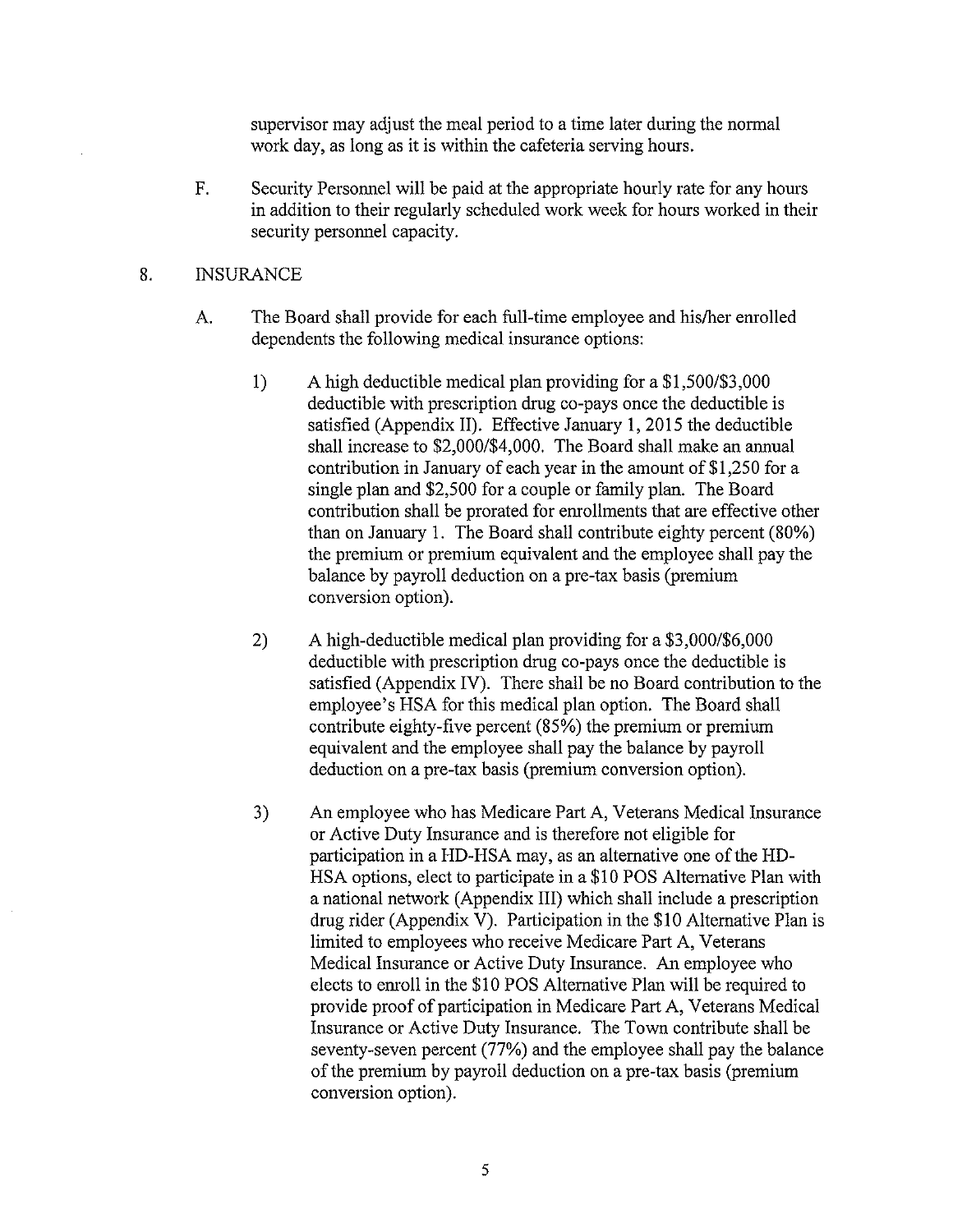An employee and spouse who are enrolled in the Board's medical insurance plan and participates in the mandatory features of the Town sponsored "Risk Reduction Program" during calendar 2017 shall receive a 10% employee premium co-pay discount during calendar year 2017 for medical insurance. The 10% discount in the employee's premium co-pay for medical insurance shall continue for each calendar year thereafter provided that both the employee and spouse participate in the "Risk Reduction Program" during the prior calendar year. For purposes of administering the "Risk Reduction Program" an employee who marries on or after September l shall not be required to have the spouse participate in the "Risk Reduction Program" during that calendar year to be eligible for the 10% employee premium co-pay discount in the subsequent calendar year. The following are the mandatory elements of the Board sponsored "Risk Reduction Program: i) complete the program's Health Risk Questionnaire ii) submit to the program's clinically-valid screening which includes a blood screening and iii) participate in the program's group session at which a health education professional and/or a registered dietician will review the results of the screening. The screening for employees and spouses will be scheduled during Board business hours including evenings when necessary; and to further accommodate spouses and employees, the provider's screening labs, which includes evening and Saturday hours, are available to employee's and spouses for the mandatory screenings. The mandatory group session will be scheduled during Board business hours including evenings when necessary; and to further accommodate spouses and employees, reasonable arrangements will be made to schedule group sessions to accommodate spouses including Saturdays, off-site locations and on-line arrangements.

The Risk Reduction Program is designed to provide employees and their spouses with evidence-based health information and to educate them about their risks for preventable chronic illnesses. The Board's risk reduction program administrator shall determine the required aspects of the screening based on best available scientific evidence. All aspects of the Risk Reduction Program are in compliance with HIPPA ensuring the employee and spouse's confidentiality.

- B. Connecticut State Partnership Plan
	- 1) In lieu of the health insurance plan set forth in this Section A above, effective July l, 2017, each employee shall have the annual option to participate in the Connecticut State Partnership Plan 2.0 (SPP) for health (but not dental or vision benefits) or to waive medical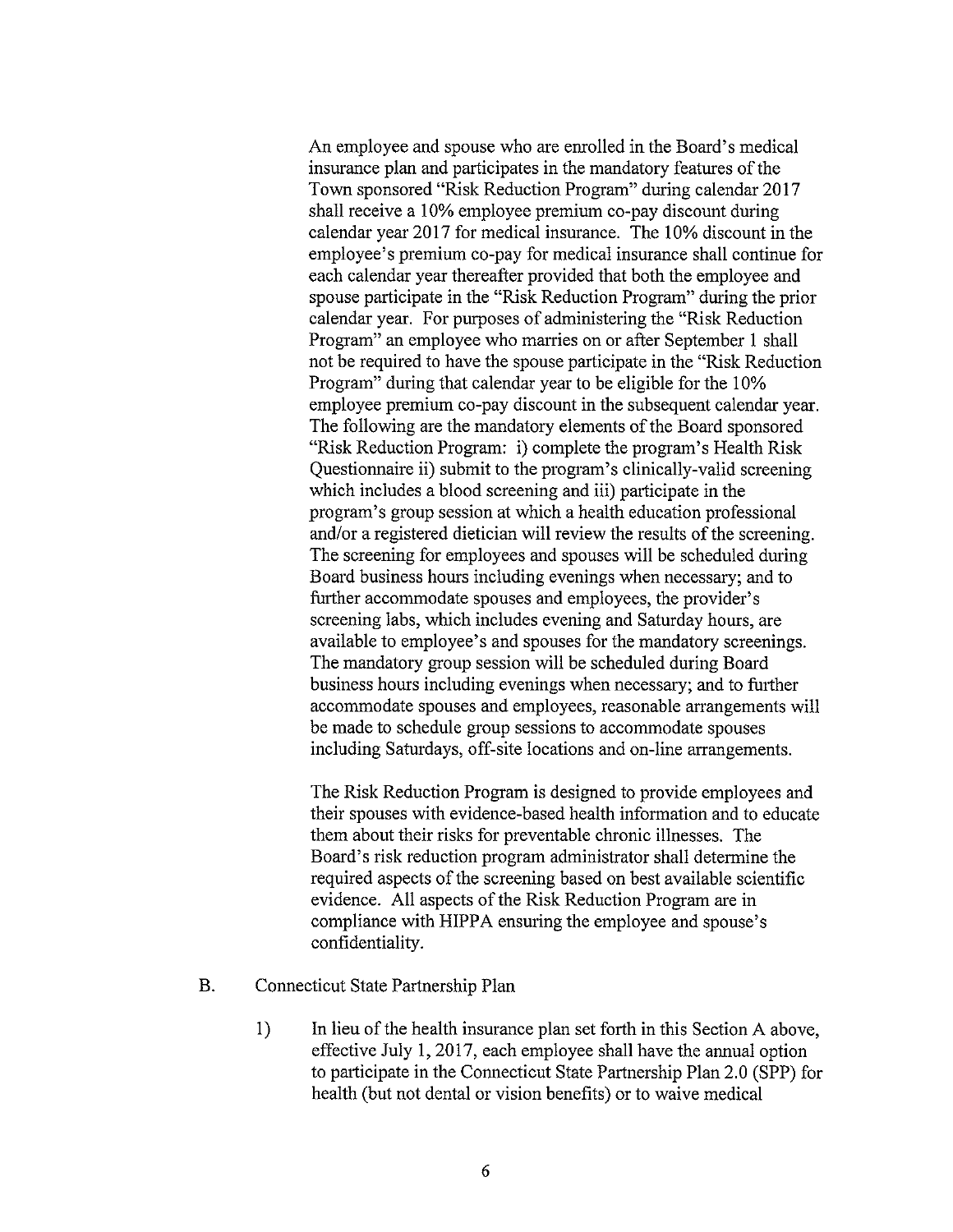insurance. The plan benefits shall be as set forth in the SPP effective on July I, 2017, including any subsequent amendments or modifications made to the SPP by the State and its employee representatives. The administration of the SPP, including open emollment, beneficiary eligibility and changes, and other administration provisions shall be as established by the SPP. Promptly upon ratification of this Agreement, the Board shall make application to the State to admit this bargaining unit to the SPP. Should the Board's application be rejected and reconsideration be denied, this paragraph B and the parties shall enter into negotiations as provided below in paragraph 8.

- 2) The premium or premium equivalent rates shall be set by the SPP.
- 3) The percentage share of such premium cost shall be ninety percent (90%) for the Board and ten percent (10%) for the employee. The employee's armual premium cost share shall be deducted in prorated equal amounts from each biweekly paycheck on a pre-tax basis (premium conversion option).
- 4) The SPP contains a Health Enhancement Plan (HEP) component. All employees participating in the SPP will be subject to the HEP terms and provisions.
- 5) Participation in the SPP and the HEP are conditioned upon the employee completing and submitting necessary emollment forms (written or electronic as determined by the administrator) during the specified emollment period, and also signing an authorization for the deductions of premium cost shares through payroll deductions. In the event SPP administrators impose a premium or benefit penalty on insureds who fail to participate in the HEP, those sums shall be paid 100% in their entirety by the non-participating or noncompliant employee. No portion or percentage shall be paid by the Board. Any such additional premium cost increase imposed upon the employee as a result of any failure to participate in HEP shall be implemented through payroll deduction, and the annual deductible shall be implemented through claims administration. Notwithstanding the above, any amendments to the terms of the HEP shall be applicable to employees participating in the SSP.
- 6) In the event any of the following occur, the Board or the Union may reopen negotiations in accordance with Conn. Gen. Stat. Section 7- 4 73c as to the sole issues of health insurance, including plan design and plan funding, premium cost share and/or introduction of replacement medical insurance in whole or in part.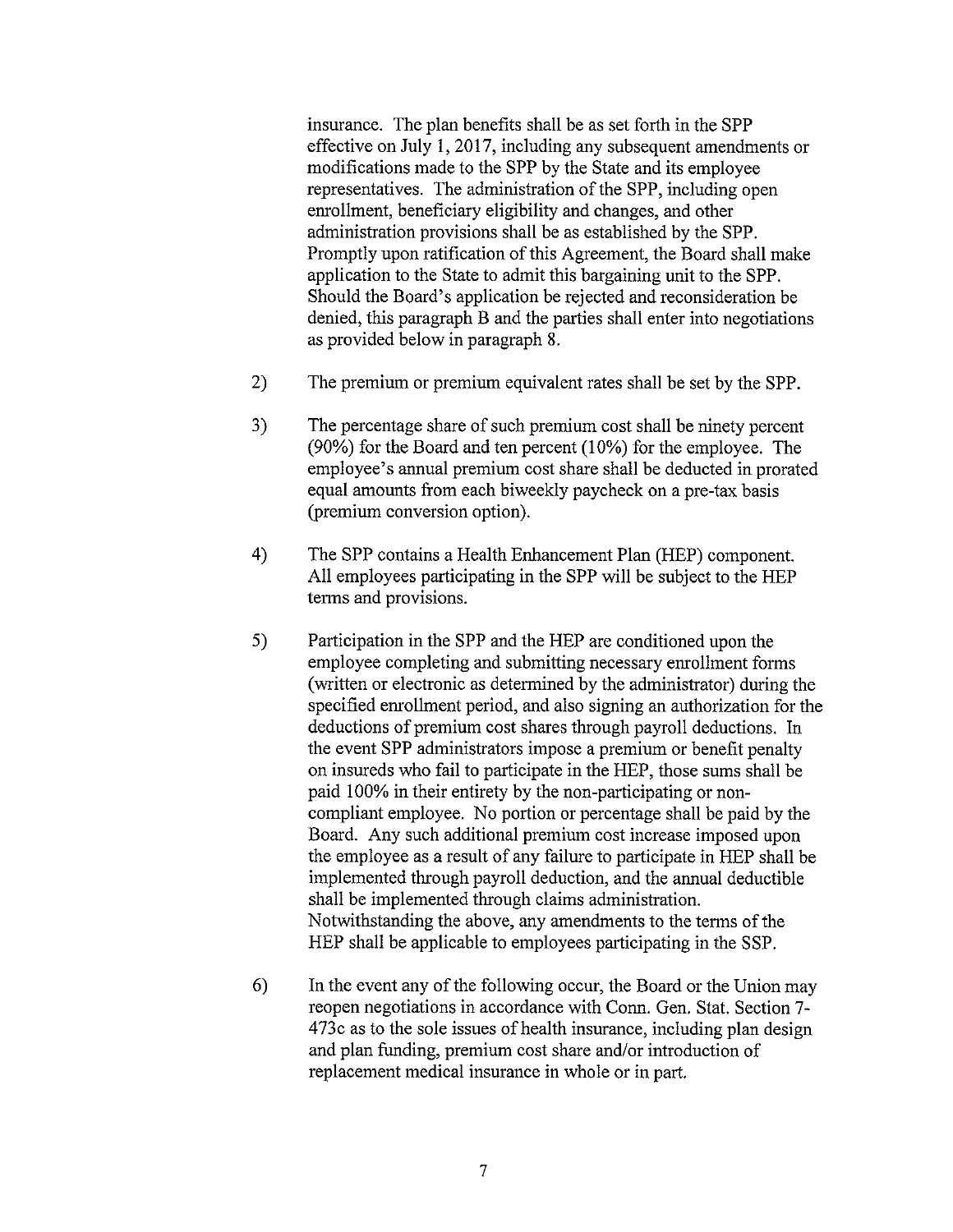- i) A material change in plan design (for example conversion in the benefit plan from a co-pay plan to a high deductible plan, or elimination of the SPP HEP program) or premium rate calculation for the health benefits plan procured under Conn. Gen. Stat. Section 5-259 (a) and (m) are modified as a result of a change in the State's collective bargaining agreement or state statute;
- ii) Public Act No. 15-93 or successor legislation is amended as to rate calculation, imposition of additional fees or administrative charges on participating non-state public employers or a change in the method used to calculate premium rates, or any other substantive amendments;
- iii) If the cost of medical insurance plan offered herein is expected to result in the triggering of an excise tax under The Patient Protection and Affordable Care Act ([ACA; P.L. 111-148], as amended, inter alia, by the Consolidated Appropriations Act of 2016 [P.L. 114-113]) and/or if there is any material amendment to the ACA that has direct impact on the cost incurred by the Board on providing medical insurance pursuant to this Agreement. Reopener negotiations shall be limited to health insurance plan design and funding, premium cost share and/or introduction of an additional optional or alternative health insurance plan.
- iv) If during the month of September, the Board, based on the claims experience ofthe bargaining unit participants for the prior plan year of the SPP (July through June), determines that premiums or premium equivalents for the HDHP insurance plan (including the Board's HSA contributions) that was in effect June 30, 2017, would be lower than the current SPP premiums.
- 7) In the event the Board and/or the Union at any time during the contract term or in negotiations over a successor collective bargaining agreement make a proposal to leave the SPP, the baseline for such negotiations shall be the medical benefits as set forth in section A of this Atticle.
- 8) Should the Board's application to admit this bargaining unit into the SSP be rejected and reconsideration be denied, this paragraph B in its entirety shall be of no further effect, and in such case the parties shall negotiate in accordance with Conn. Gen, Stat. Section 7-473c over medical benefits to become effective commencing July 1, 2017.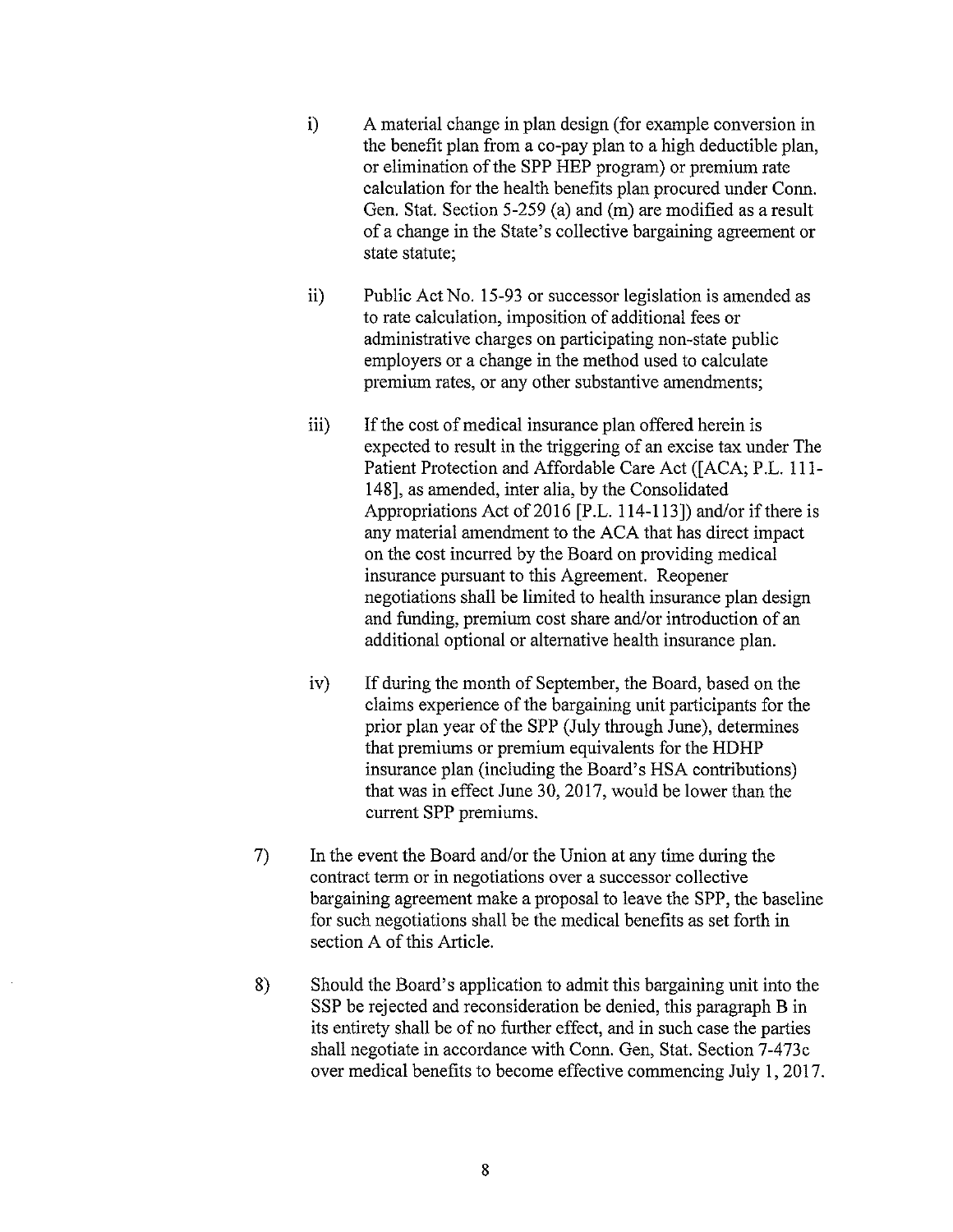- C. The Town shall pay one hundred percent (100%) of the premium cost for term life insurance for each regular full-time employee in an amount equal to the annual salary set forth in Appendix I rounded to the nearest onethousand dollars (\$1,000).
- D. A regular full-time employee may elect to be enrolled in the Board's dental plan.

The employee shall pay ten percent  $(10\%)$  of the premium costs or premium equivalent by payroll deduction on a pre-tax basis pursuant to Section 125 of the Internal Revenue Code (premium conversion option). The dental plan shall have benefits equal to or better than the dental benefits provided under the 2003-2007 agreement except that dental services provided in a hospital shall be covered under the medical plan and the maximum for class C services shall be Fifteen Hundred Dollars (\$1,500.00) per year and preventive dental shall be at one hundred percent (100%).

- E. During the annual open enrollment period each employee shall select whether to waive health insurance benefits or change the health insurance plan in which to participate. Changes during the year will be permitted only if a "Qualified Life Event" occurs as enumerated in IRC Section 125. Changes then requested must be on account of and consistent with one of the Qualified Life Events. Qualified Life Events are defined as follows:
	- I. The employee's marriage or divorce.
	- 2. The death of the employee's spouse or dependent.
	- 3. The birth or adoption of a child of the employee.
	- 4. Termination of employment or commencement of employment of the employee's spouse.
	- 5. The employee or spouse switches from full-time to part-time or parttime to full-time employment.
	- 6. The taking of an unpaid leave of absence by the employee or spouse.
	- 7. Separation from service.
	- 8. A significant change in the health coverage of the employee or spouse due to the spouse's employment.
- F. A bargaining unit employee who is not participating in an HD-HSA medical plan shall be eligible to participate in the medical, child care and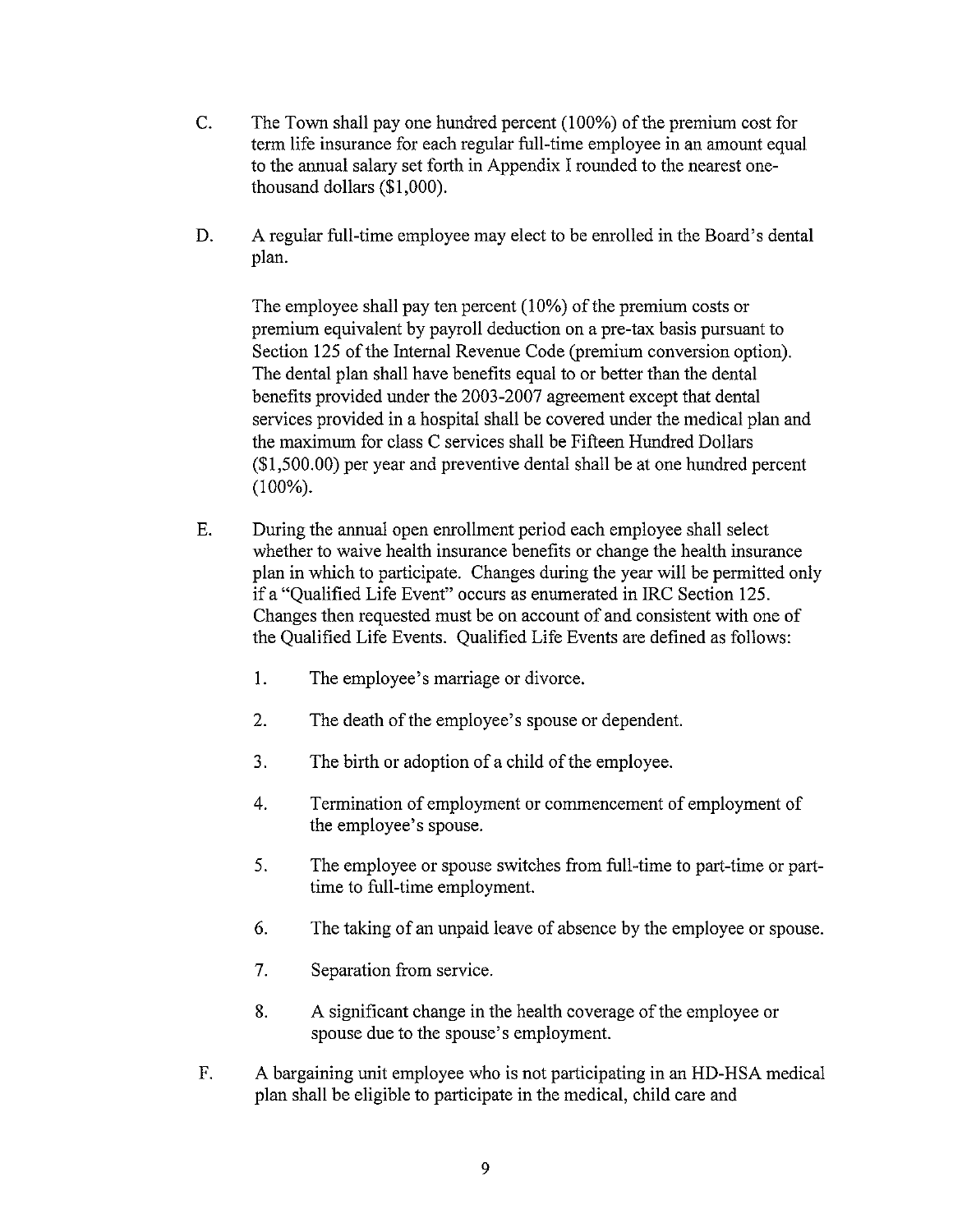transportation provisions of the Board's Flexible Spending Account Plan in accordance with the terms of that Plan. A bargaining unit employee who is participating in an HD-HSA medical plan shall be eligible to participate in the child care and transportation provisions of the Board's Flexible Spending Account Plan in accordance with the terms of that Plan. Any unspent balance of FSA contributions from the prior plan year shall be credited to all Board participants who maintain active FSA accounts on a per capita basis.

- G. The premium equivalent rates shall be computed annually in accordance with generally accepted underwriting methodologies. The rates shall be set by a qualified third party (e.g., plan administrator or insurance consultant) designated and the underlying data.
- H. In lieu of purchasing a policy or policies of insurance, the Board may act as a self-insurer.
- I. The Board may change the plans of insurance, in whole or in part, and also the third party administrator, provided that if the Board desires to do so, the Board shall give the Union no less than sixty (60) day notice and also provided that the benefits, coverages, and third party administrator shall be equal to or better than the then existing insurance. The Union may grieve any disagreement that the insurance meets the standard of equal to or better, except that the fact of a change in the size or scope of the in-network providers shall not require a finding that the insurance is not equal to or better than the then existing insurance if the proposed insurance has adequate in-network providers in number and quality within the area served. No change shall be implemented until the grievance procedure has been exhausted.
- J. The regular full-time employee contributions required under either plan shall be made by appropriate deductions from each periodic pay of the covered regular full-time employee based on individual, couple or family premiums as appropriate.
- K. Insurance benefits shall not be provided for an employee who works less than the standard workweek.
- L. The definition of a dependent for all health care plans shall be as provided by applicable state or federal statute or regulation.

#### 9. RETIREMENT

- A. For employees hired prior to November 1, 2008, the following shall apply:
	- 1) Commencing July 1, 1990, the Retirement System of the Town of Greenwich as presently in effect for general employees, as amended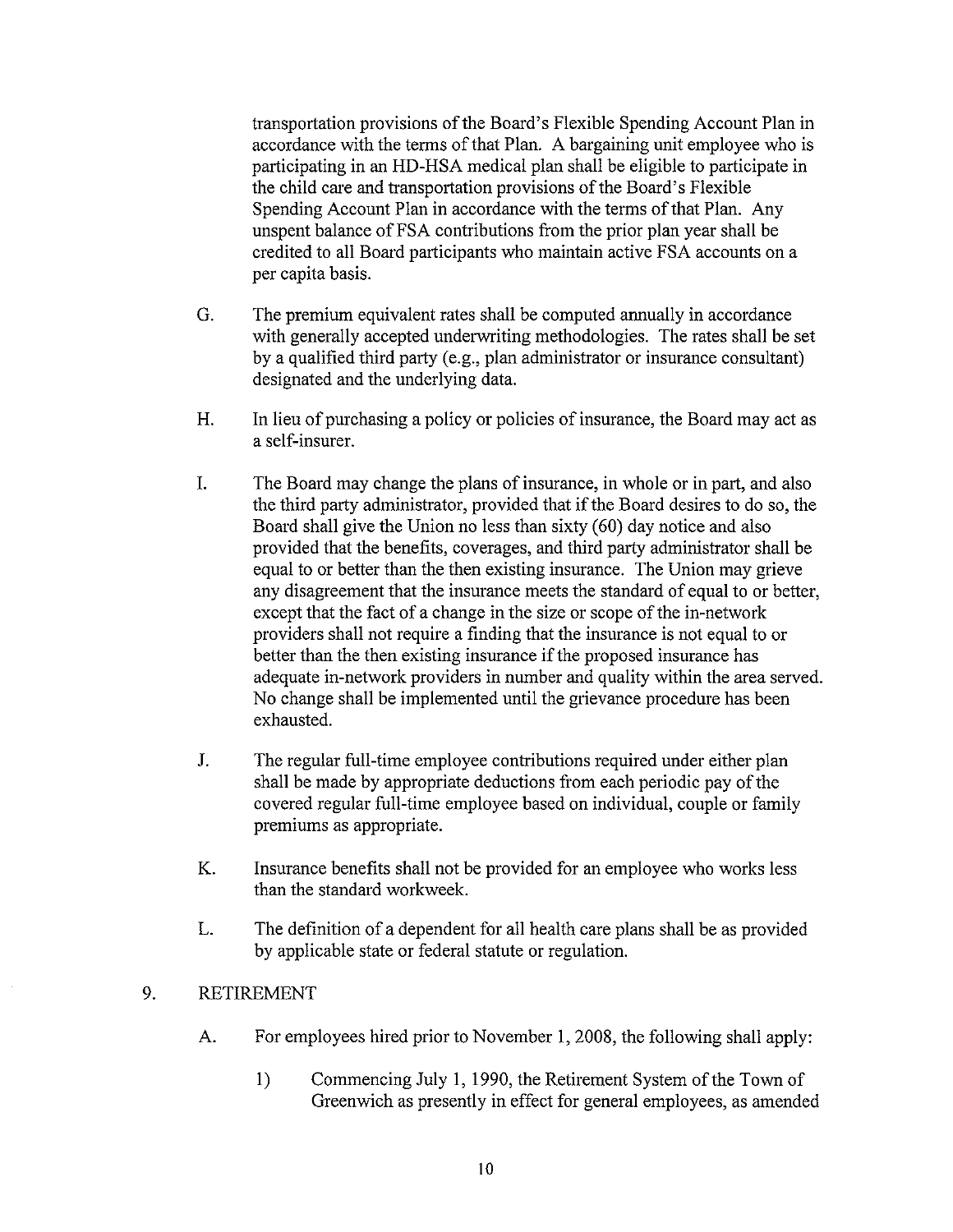to date, as on file in the Retirement Office, shall be in effect for all eligible employees during the term of this Agreement except that it shall be further amended to provide for vesting after five (5) years and for the substitution of a rule of 80 for the rule of 85, for employees covered under this Agreement, in Section 179(b). (see para 10).

- 2) The Town shall provide on-line access for employees to obtain basic retirement information including estimated retirement benefits. An employee who does not have on-line access may obtain basic retirement information including estimated retirement benefits from the Town's Retirement Office.
- 3) The retirement allowance of an employee who retires shall be determined by the use of final compensation, including deferred income. Final compensation shall mean the annual earned compensation including deferred income, but excluding overtime and shift differential, if applicable, of a member during the one ( 1) year of credible service with the Board, for which such compensation was the highest.
- 4) The Town will grant a survivor benefit for vested (five years of creditable service) employees who die prior to qualifying for a service or disability retirement. Their designated beneficiary shall be eligible to receive a one hundred percent (100%) Joint and Survivor benefit as if the employee had retired on the date of death.
- 5) Effective July 1, 1990, all employees covered by this Agreement, shall have their rate of benefit in the Retirement System of the Town of Greenwich as defined in Section 179 of Article 14 of the Greenwich Municipal Code (Charter) be 2% per year (1/50).
- 6) Each full-time employee who under, this Section 9, was covered by the Retirement System of the Town of Greenwich on July 1, 1990 shall receive credit for all past years of continuous service as a regular employee with the Board. Such continuous service shall be measured from the date of first hiring as a regular employee.
- 7) Each full-time employee shall receive one (1) year of credible service for each complete school year worked. An employee who works less than a full school year shall receive pro-rated credible service based on time actually worked.
- 8) The pension plan shall provide for vesting after five (5) years of credited service with the commencement of benefits deferred to the minimum eligibility requirement for the receipt of a pension for the covered employee. The amount of such deferred pension shall be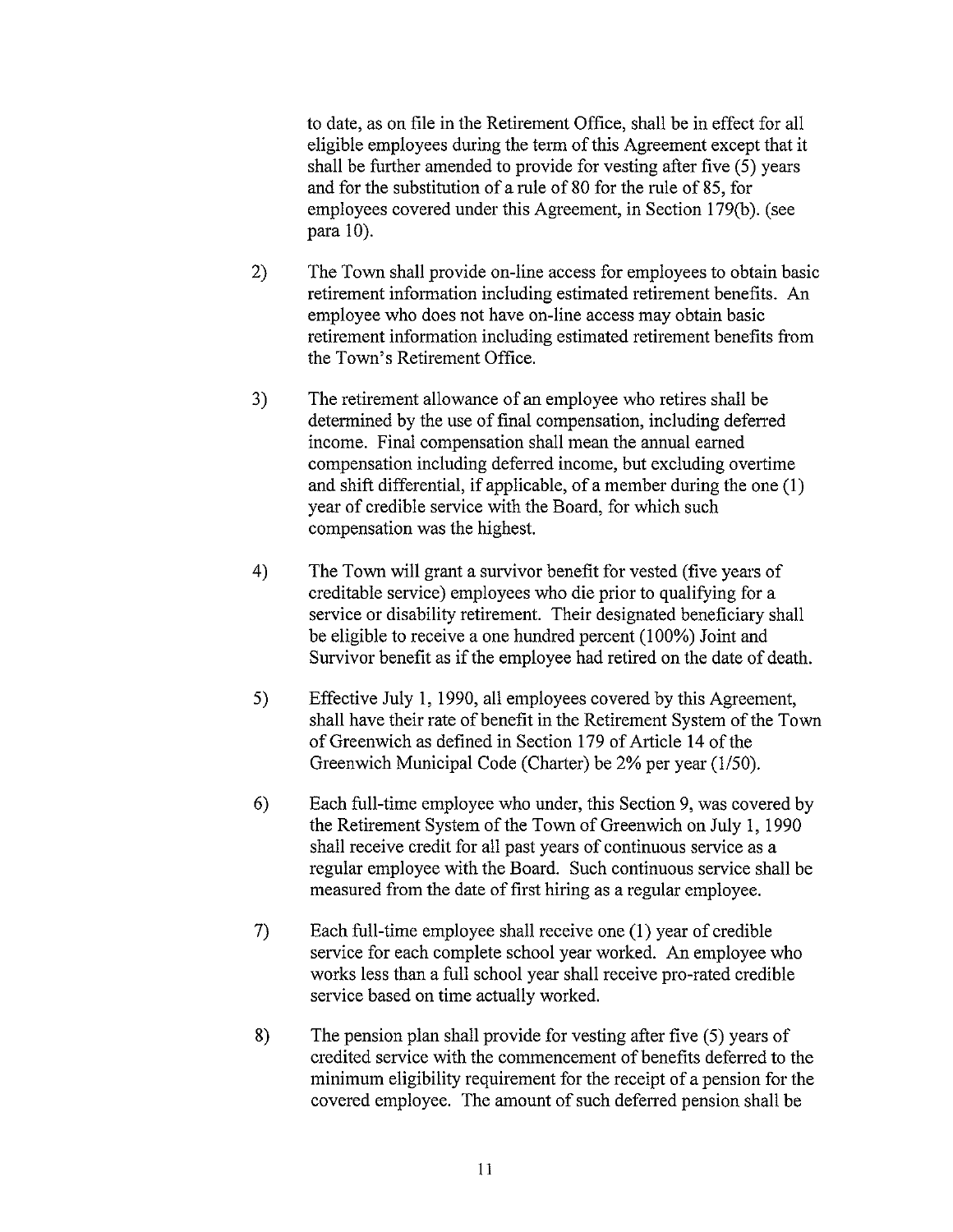based on the benefits in effect at the time the vested member terminates his/her employment. An employee who ceases employment with the Board/Town and is vested in the pension plan may withdraw his/her contributions and such withdrawal shall not in any way effect the employee's vested rights under the plan.

- 9) The non-mandatory contribution rate for all employees shall be five percent (5%) of pensionable earnings deducted from the employee's bi-weekly paycheck on a pre-tax basis.
- 10) A retiring employee who elects Option 1, Straight Life Annuity with Cash Refund, shall not be required to reduce his/her pension benefit to ensure that his/her beneficiary receives the unamortized balance of his/her contributions, with interest, in the event of his/her death after retirement. All other options shall include a reduction from Option 1 and no balances shall be returned under these options.
- 11) Each employee with an honorable discharge from prior active military service in a branch of the United States Armed Forces shall be given credit as creditable service for purposes of determining his/her retirement allowance for each year of military service that the employee makes an additional contribution to the Town. Said additional contribution for each year of military service for which the member wishes to buy credit shall be the product of the employee's existing rate of contribution as defined in paragraph 5 of this Article and the pensionable earnings received by the member over the twenty-six consecutive bi-weekly payroll periods immediately prior to the application for military buyback being submitted to the Retirement Board for approval. In no event may an employee buy credit for more than four years of service. The creditable service purchased pursuant to this paragraph shall not be applied to the five year (5) vesting requirement set forth in paragraphs 1 and 8 of this Article or to meet the minimum service requirement.
- 12) Effective July 1 of each year, retirees age 62 and older, who retired prior to July 1 of the previous calendar year, shall be eligible for a cost of living adjustment (COLA) in their retirement allowance. Subject to the conditions set forth below, the COLA shall be 100% of the annual increase in the Consumer Price Index for Urban Wage Earners and Clerical Workers for the New York-Northern New Jersey-Long Island, NY NJ CT PA (CPI), not to exceed 3%, April as reported in May of the current calendar year. In no event shall a retiree's annual retirement allowance exceed 150% of the allowance at which the employee retired. In the event the armual increase in the CPI is less than one percent (1%) no COLA shall be due. This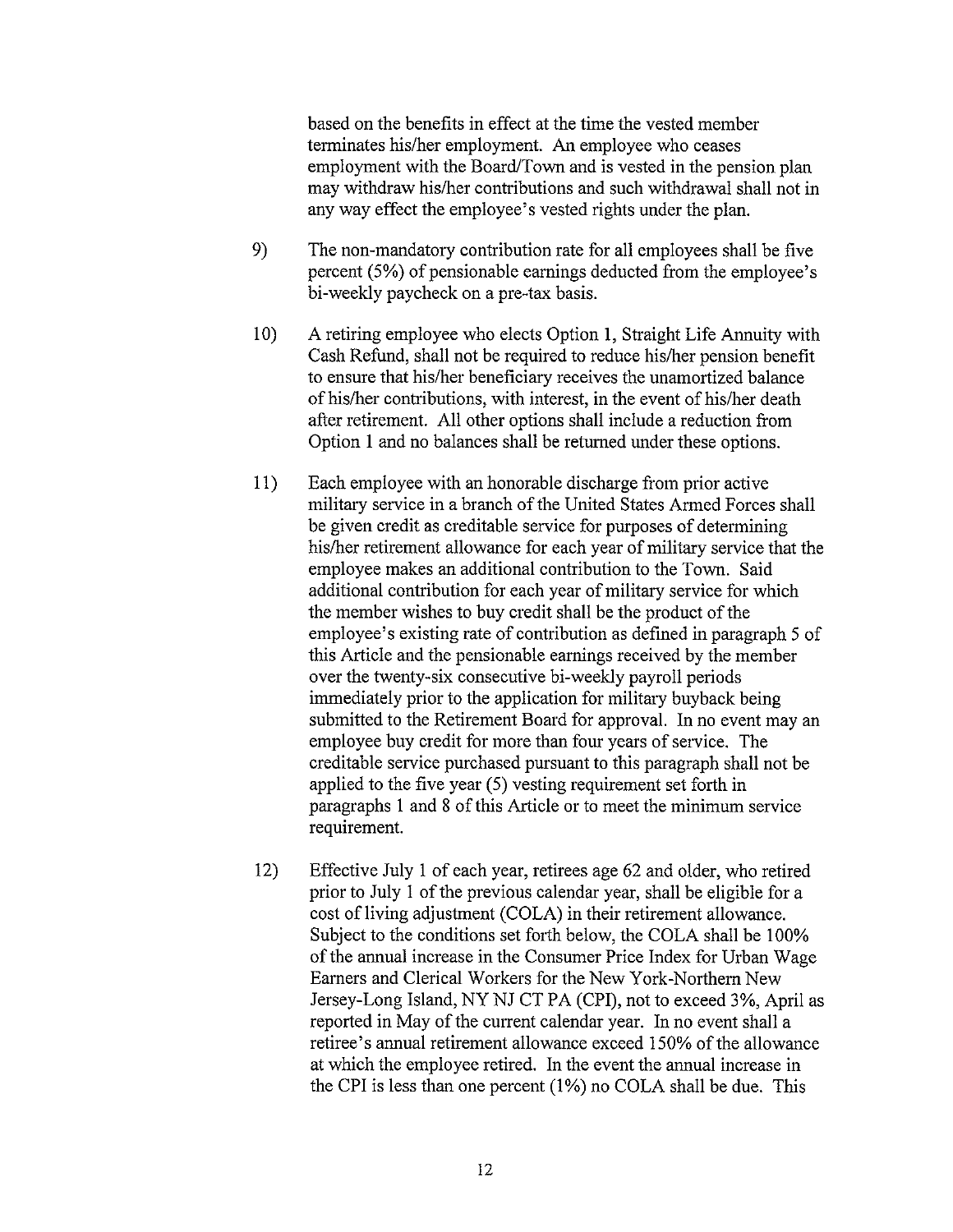paragraph "12" shall be applicable to employees who retired on or after July 1, 2009.

- B. For employees hired on or after November 1, 2008, the following shall apply:
	- 1) Effective Date. Employees hired in the bargaining unit on or after November 1, 2008, shall be ineligible for Retirement System membership. The retirement provisions of Article 14 of the Town Charter and Section A of this Article shall not be applicable to such employees.
	- 2) Mandatory Participation. A regular full-time employee covered by this Agreement who is not eligible, pursuant to the terms of Section A of this Article and B-1 above, for membership in the Retirement System shall be required to participate in the Defined Contribution Retirement Savings Plan (the "DC Plan") as set forth in this Section, effective on date of employment.
	- 3) Mandatory Contributions. Immediately upon commencing participation in the DC Plan, each participant shall contribute five percent (5%) of his or her base pay to the DC Plan, and the Town shall contribute an additional five percent (5%) of the participant's base pay to the DC Plan.
	- 4) Vesting. Each participant is always 100% vested in his or her employee contributions deposited in the employee's account. Employer (Town) contributions shall be vested pursuant to the following schedule: 20% upon completion of 12 months of active full-time employment; 40% upon completion of 24 months of active full-time employment; 60% upon completion of 36 months of active full-time employment; 80% upon completion of 48 months of active full-time employment and 100% upon completion of sixty (60) months of active full-time employment.
	- 5) Discretionary Employee Contributions. To the extent permitted by applicable law and regulations, each participant shall be permitted to contribute amounts (in addition to the mandatory 5% employee contribution described in (3) above) to the DC Plan, on a pre-tax and after-tax basis, subject to Internal Revenue Code limitations.
	- 6) Other. The Town shall be responsible for establishing and administering the DC Plan and may retain vendors, carriers, firms or agents for this purpose. Without limiting the generality of the foregoing, the Town shall (a) determine investment alternatives that are available under the DC Plan, and (b) amend the DC Plan, from time-to-time, in order to maintain its qualified status under the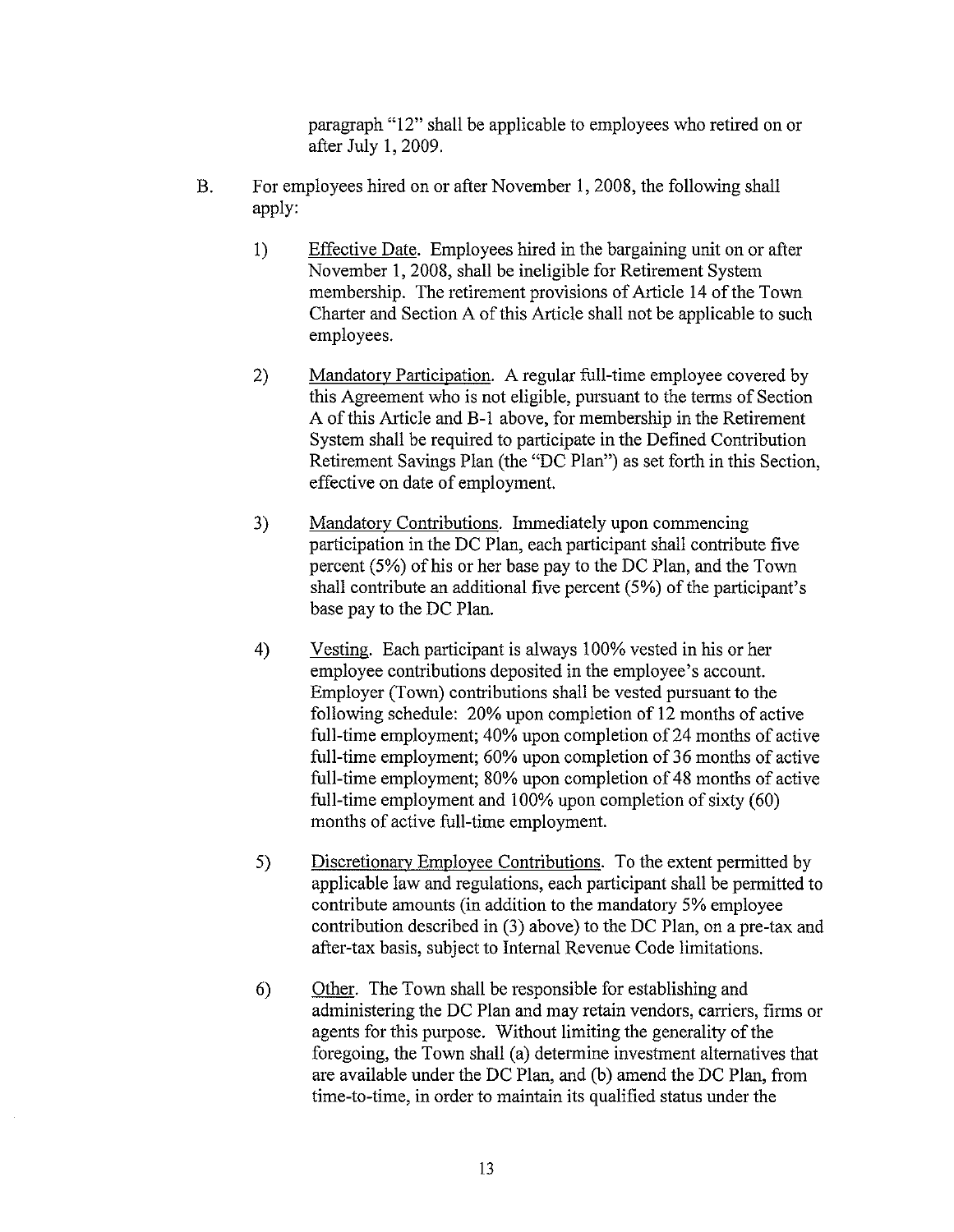Internal Revenue Code. Each Participant shall direct the investment of his or her own account to one or more of the investment alternatives available.

## 10. GRIEVANCE PROCEDURE

## A. Definitions

- 1) A 'grievance' means a complaint filed by the Union on behalf of an employee or group of employees involving a matter relating to the interpretation and application of the terms and conditions of this Agreement. Evaluations shall not be grievable, provided that suspension or discharge decisions shall be grievable in accordance with Article 19.
- 2) The term "days," except where otherwise indicated, means working school days.

## B. Purposes

- 1) The purpose of this procedure is to secure, at the lowest possible administrative level, equitable solutions to grievances.
- 2) Nothing herein contained shall be construed as limiting the right of any employee having a potential grievance to discuss the matter informally with any appropriate member of the administration or with any appropriate representative of the Union or with both at any time. Such discussion may be initiated verbally or by a writing. If appropriate, any resolution may be put in writing with copies to all interested parties and the Superintendent and the Union. No written resolution shall be binding until approved by the Superintendent or his designee and the Union.

## C. Structure

The Union shall be represented in the grievance procedure by its business manager or his designee. The Superintendent may act directly or may be represented by a designee and the Board may act directly or may be represented by a designated subcommittee.

- D. Time Limits
	- 1) Since it is important that grievances be processed as rapidly as possible, the number of days indicated at each level should be considered as a maximum and every effort should be made to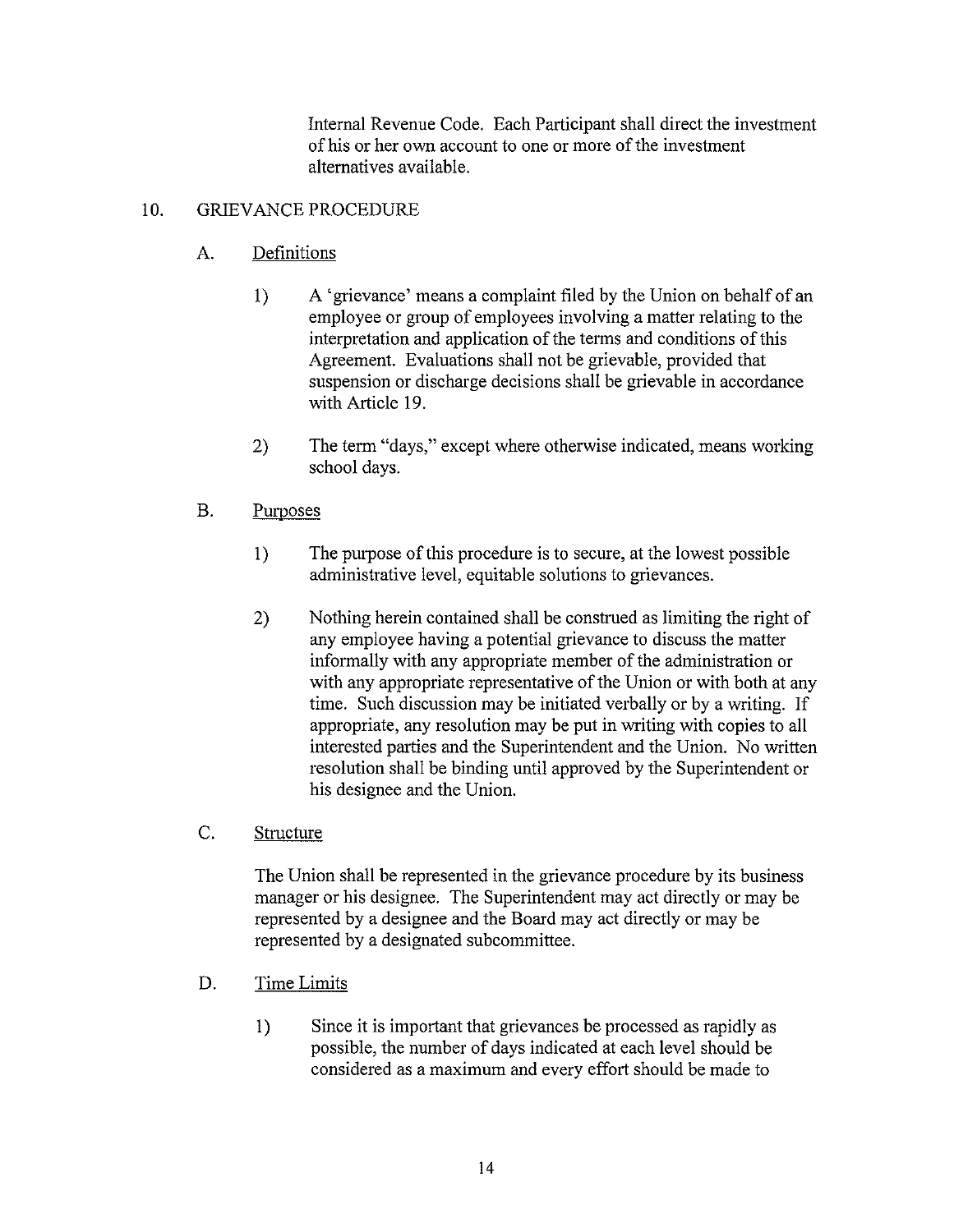expedite the process. The time limits specified may, however, be extended by mutual agreement in writing.

2) In order for a grievance to be the subject of arbitration, it must be filed at the initial step of the grievance procedure within ten (10) days after the grievant knew or reasonably should have known of the act or condition giving rise to the grievance. Failure to so file any grievance will result in such grievance being non-arbitrable.

## E. Formal Procedure

- 1) Level One School Principal
	- a. The Union may submit a formal grievance in writing to the principal or appropriate director of an aggrieved employee.
	- b. The principal or director shall within ten (10) days render her decision and the reasons for the decision in writing to the Union's representative and the Superintendent of Schools.
	- c. This decision shall not be binding until approved by the Superintendent.
- 2) Level Two Superintendent of Schools
	- a. If the grievance is not resolved to the satisfaction of the Union at Level One, the Union may file the written grievance with the Superintendent within fifteen (15) days of the decision.
	- b. The Superintendent of Schools or his/her designee shall meet with representatives of the Union to hear the grievance within fifteen (15) days of receipt of the grievance. The Superintendent of Schools shall issue a written decision within ten (10) days from the date of the meeting.

## 3) Level Three- Board of Education

- a. If the grievance is not resolved to the satisfaction of the Union at Level Two, or if no decision has been rendered within ten  $(10)$  days after the presentation of the grievance, the Union may file the grievance again with the Board within ten  $(10)$  days of the decision.
- b. The Board shall render its decision in writing within fifteen (15) days of receipt of the grievance.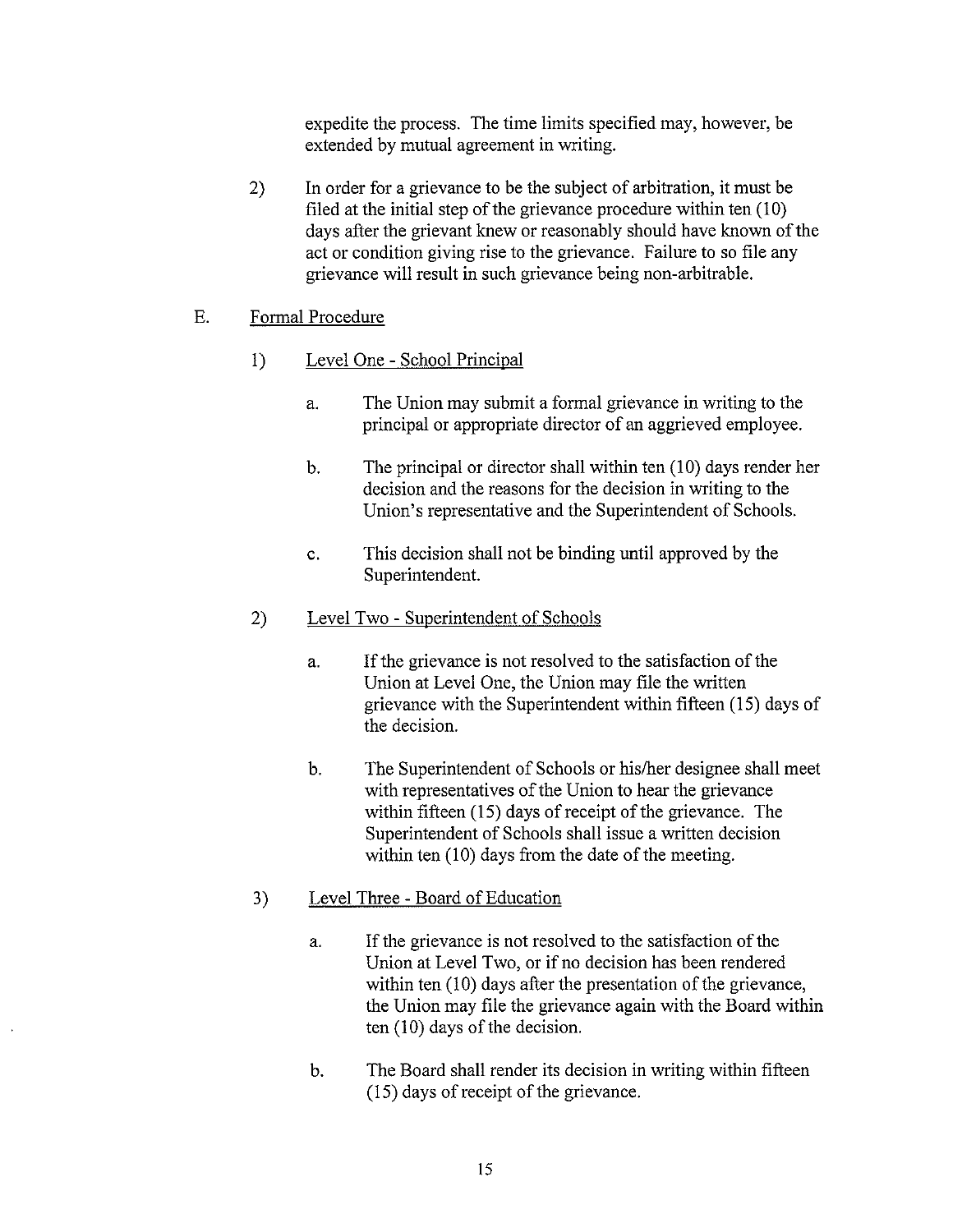## 4) Level Four- Arbitration

- a. If the grievance is not resolved to the satisfaction of the Union at Level Three, the Union may take such further steps as are provided by law; provided, however, that if the grievance is based solely upon an alleged breach of this agreement, the Union may within-thirty (30) days of the date of the Board's decision submit the grievance to arbitration, with the American Arbitration Association in which case the parties shall proceed in accordance with the remaining subparagraphs of this Article as they are applicable.
- b. The arbitrator shall have no power to add to, subtract from or modify any of the provisions of this Agreement or to impose any obligation on the Board or the Union which is not specifically set forth in this Agreement. Awards may not be retroactive beyond ten  $(10)$  days prior to the date that the grievance was filed at Step I.
- c. The arbitrator shall, as soon as possible, render her decision in writing to all parties in interest. The decision of the arbitrator shall be final and binding upon all parties in interest, but the decision shall not be binding or cited as controlling precedent with regard to any other dispute.
- d. The costs for the services of the arbitrator shall be borne equally by the Board and the Union. Each party shall bear the cost of its own representatives and witnesses.

## 11. HANDBOOK AND CLASSIFICATIONS

- A. The Professional Assistants and Secmity Personnel Handbook shall specify those matters not contained in this Agreement. There shall be no unilateral modification of any matter affecting wages, hours, or other conditions of employment of employees covered by this agreement. To the extent the provisions of the Handbook conflict with the language of the collective bargaining agreement, the collective bargaining agreement will be the controlling document.
- B. As required, the Professional Assistants and Security Personnel Handbook shall be updated.
- C. There shall be two classifications, professional assistants and security personnel. Within the classification of professional assistants, there shall be a stipend position, educational program specialist. Appointments to these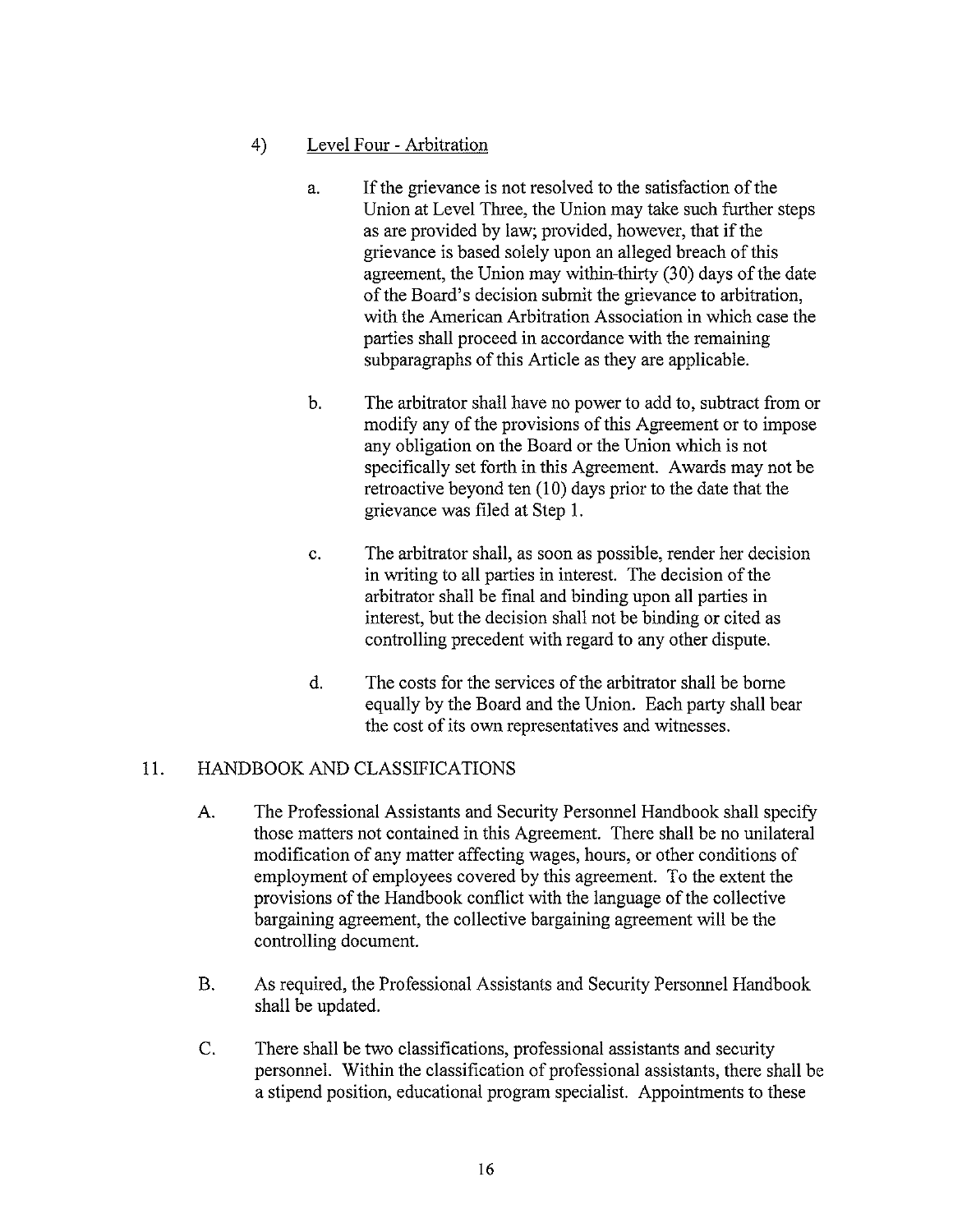stipend positions shall be made on an annual basis. Professional assistants so appointed shall work one additional day each year as scheduled by the Board to receive mandatory training on their responsibilities, and they shall receive an additional stipend as set forth below. Professional Assistants will be paid for the additional hours worked on this day at their contracted hourly rate.

#### Educational program specialist:

Given the unique needs of the children to be served, professional assistants shall be assigned to this responsibility (e.g., ABA or Braille responsibilities) at the discretion of the Board based on training, educational background, past experience, skills, temperament and other qualities. Such assignments shall be voluntary. Professional assistants assigned to this responsibility shall fulfill responsibilities as specified in students' IEPs and otherwise as assigned by the Board. The professional assistant shall be paid for any required training (e.g., ABA training, Braille training or other specialized training). The term of such assignment shall be based on the needs of the student(s) involved. Professional assistants so assigned shall be paid a stipend for time spent in the assignment at the annual rate of \$3,150 starting July 1, 2017, and at the annual rate of \$3,300 starting July 1, 2018.

#### 12. DEDUCTION OF UNION DUES AND SERVICE FEES

- A. All Employees covered by this Agreement shall as a condition of continued employment, join the Union or pay a service fee to the Union. Such service fee shall be no greater in amount than the membership dues of the Union and shall represent the costs of collective bargaining, contract administration and grievance adjustment.
- B. The Board shall deduct by means of payroll deductions from each Union member, who signs an authorization, an amount equal to the Union membership dues. The amount of the deduction from each paycheck shall be equal to the total Union membership dues divided by a number of payments to be established by the Union, and such deduction shall be made from the second paycheck each month. The amount of Union membership dues for the upcoming year shall be certified by the Union to the Board prior to August 1st.
- C. The Board shall deduct by means of payroll deductions from each employee covered by this Agreement who has not joined the Union, who signs an authorization, an amount equal to the service fee. The amount of the deduction from each paycheck shall be equal to the total service fee divided by a number of payments to be established by the Union and such deduction shall be made from the second paycheck of each month. The amount of the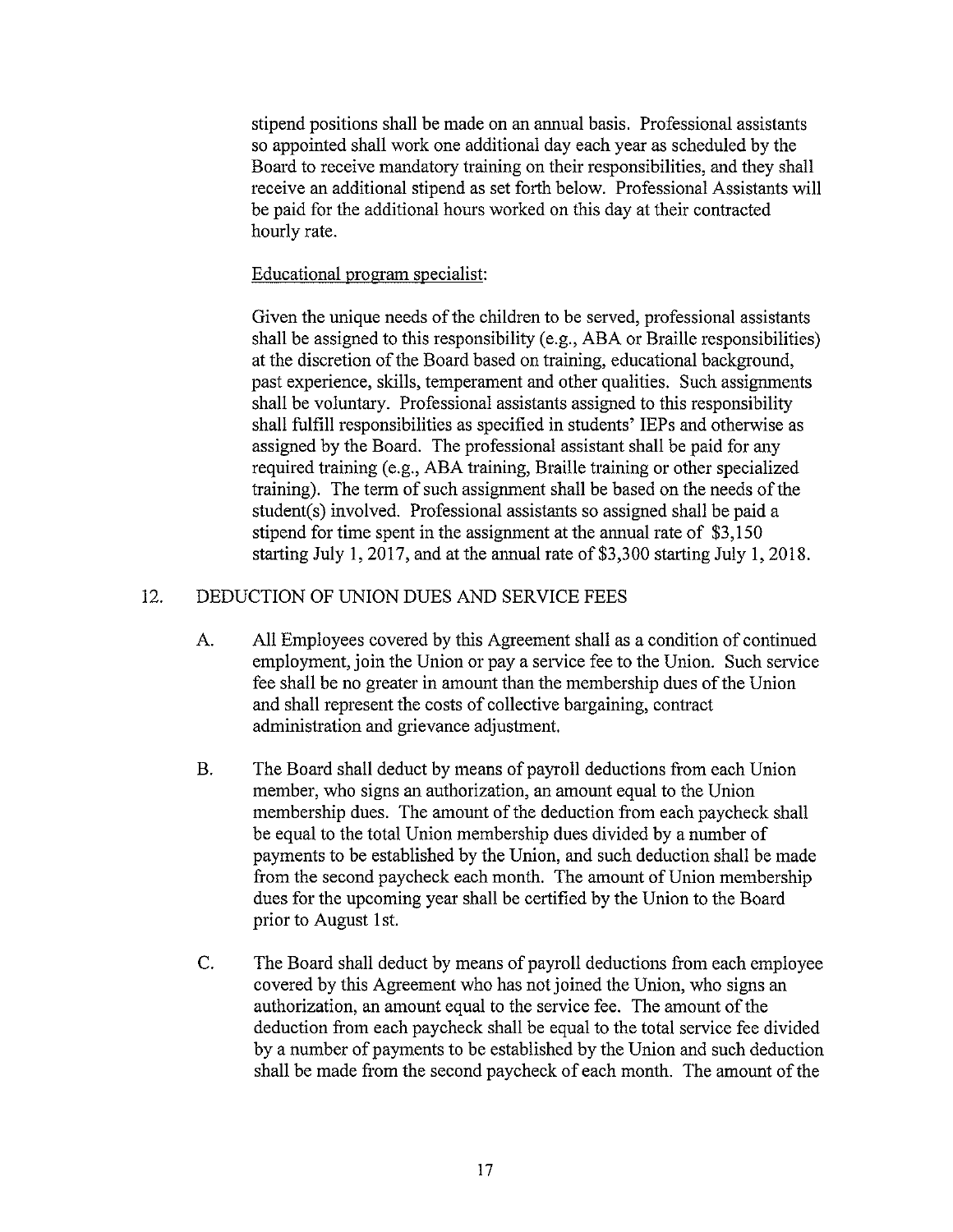service fee for the upcoming year shall be certified by the Union to the Board prior to August 1st.

- D. Those persons whose employment commences after the start of the school year shall pay a pro-rated amount equal to the percentage of dues or service fee remaining.
- E. The Board agrees to forward to the Union each month a check for the amount of money deducted during that month, together with documentation listing the employees for whom dues or service fees have been deducted.
- F. As a condition precedent to any action by the Board under this Article, the Union shall establish procedures which are adequate to protect the Constitutional rights of employees who are not members. Such procedures shall include at least the following: (1) a manner of providing employees who are not Union members with adequate information about the basis for calculation of the service fee so as to enable such employees to determine whether or not the service fee may be being used for Constitutionally impermissible purposes; (2) an arrangement by which the service fee for any objecting employee is placed in escrow until a decision is reached as to the appropriate amount of the service fee; (3) a means for a reasonably prompt decision by an impartial decision maker. The Union shall notify, in writing, the Board and all employees who are not Union members of the procedures before the Board shall be required to act under this Section.
- G. The Union shall hold the Board harmless against any and all claims that may arise out of, or by reason of, actions taken against the Board as a result of the enforcement or administration of this Article.

## 13. REDUCTION IN FORCE AND RECALL

- A. Reduction in Force, by definition for purposes of this Section, is a decrease in the number of members of the staff (Professional Assistants and Security Personnel represented by the Union and employed by the Board) other than by retirements, resignations, leaves of absence, nomenewals, dismissals not based on elimination of position or dismissals based on elimination of position, but which are necessitated by factors beyond the control of the Board, such as shifts in student population, which occur within thirty (30) days before the opening of school or during the school year.
- B. If the Board deems it necessary to make a reduction in force the following criteria should be used:
	- I) Selection of staff to be retained shall be made on the basis of the following factors: qualifications, experience and training to fill open positions, general competence and skills considered vital to the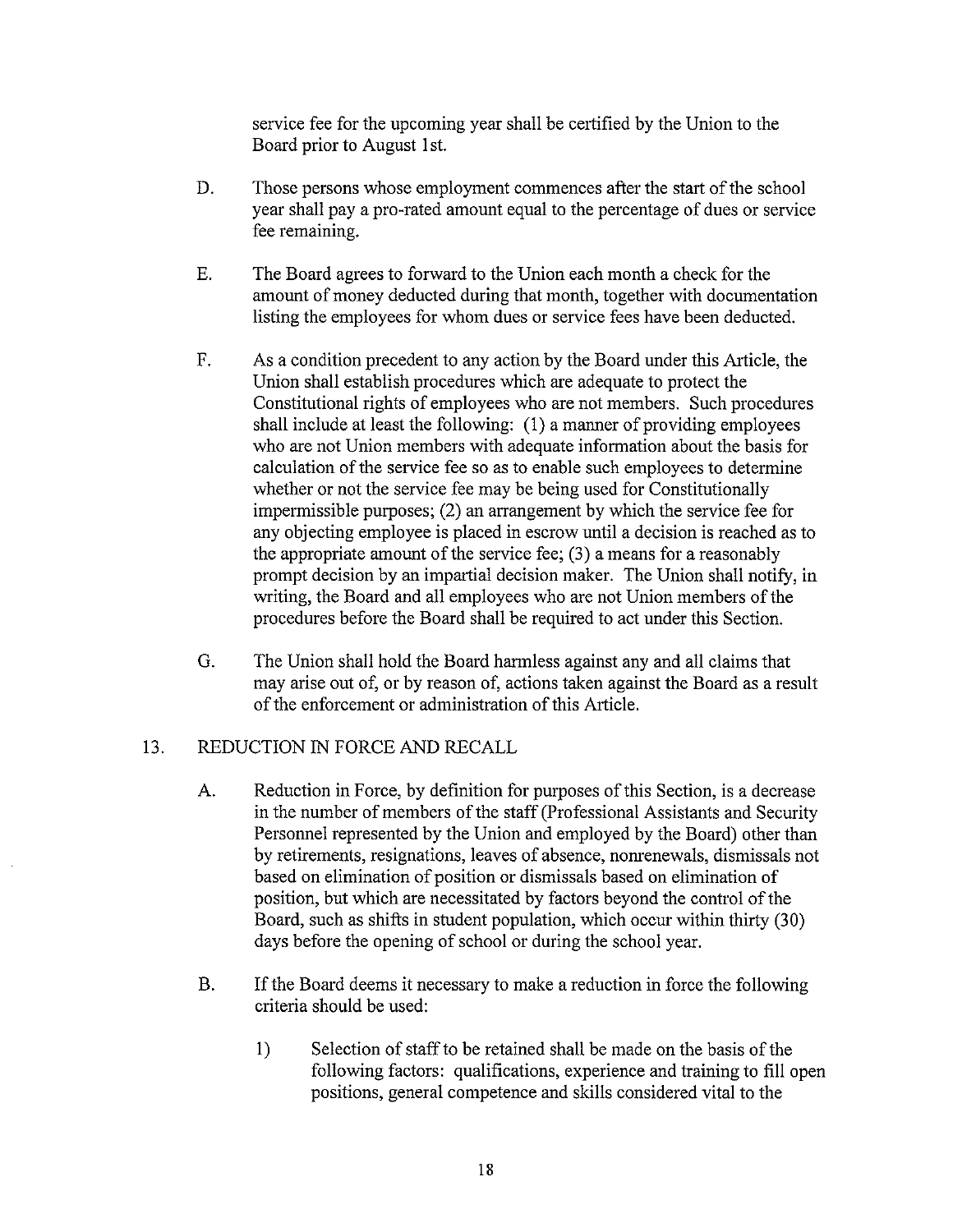needs of the system. Where such considerations are equal, seniority shall be used to break ties.

- 2) Seniority shall be determined by continuous length of service in the system, including authorized paid or unpaid leave, to be established by the date the initial contract of employment was signed by the staff member. Seniority shall not be broken by termination for reduction in force and shall accrue while on the recall list if the staff member is re-employed within twenty-four (24) months from termination.
- 3) The Superintendent shall compile the seniority list of the complete staff in accordance with Sub-Section B-2 of this Section on an annual basis and shall furnish the Union with copies of the list by February 1st of each year. If the Union or any staff member shall disagree with any placement on the seniority list, the Union or staff member shall file a written request for correction no later than the following March 1st.
- C. Recall:
	- 1) Any member of the staff who has been dismissed because of a reduction in force shall be placed on a recall list for re-employment. The Board shall fill open positions for Professional Assistants and Security Personnel represented by the Union in the system through qualified persons selected in accordance with the factors in Sub-Section B-1 of this Section on the recall list in accordance with the procedures of this Sub-Section C before employing other persons.
	- 2) A person shall remain on the recall list for a period of twenty-four (24) months.
	- 3) If a position opens for which a person or persons on the recall list is or are qualified, as much prior to the anticipated date of reemployment as possible, the person or persons shall be notified in writing by certified mail sent to the last known address as supplied to the Board by the person or persons. Anyone thus notified shall indicate in writing, within ten (10) calendar days after mailing of such notification(s), her interest in being considered for the position. If a person indicates no interest in being considered for that position, the person's name will remain on the recall list. A person who fails to respond affirmatively or negatively to two (2) successive notifications shall have her name removed from the recall list.
	- 4) If a person notifies the Personnel Office that she is no longer interested in being considered for re-employment in the Greenwich School System, her name will be removed from the recall list.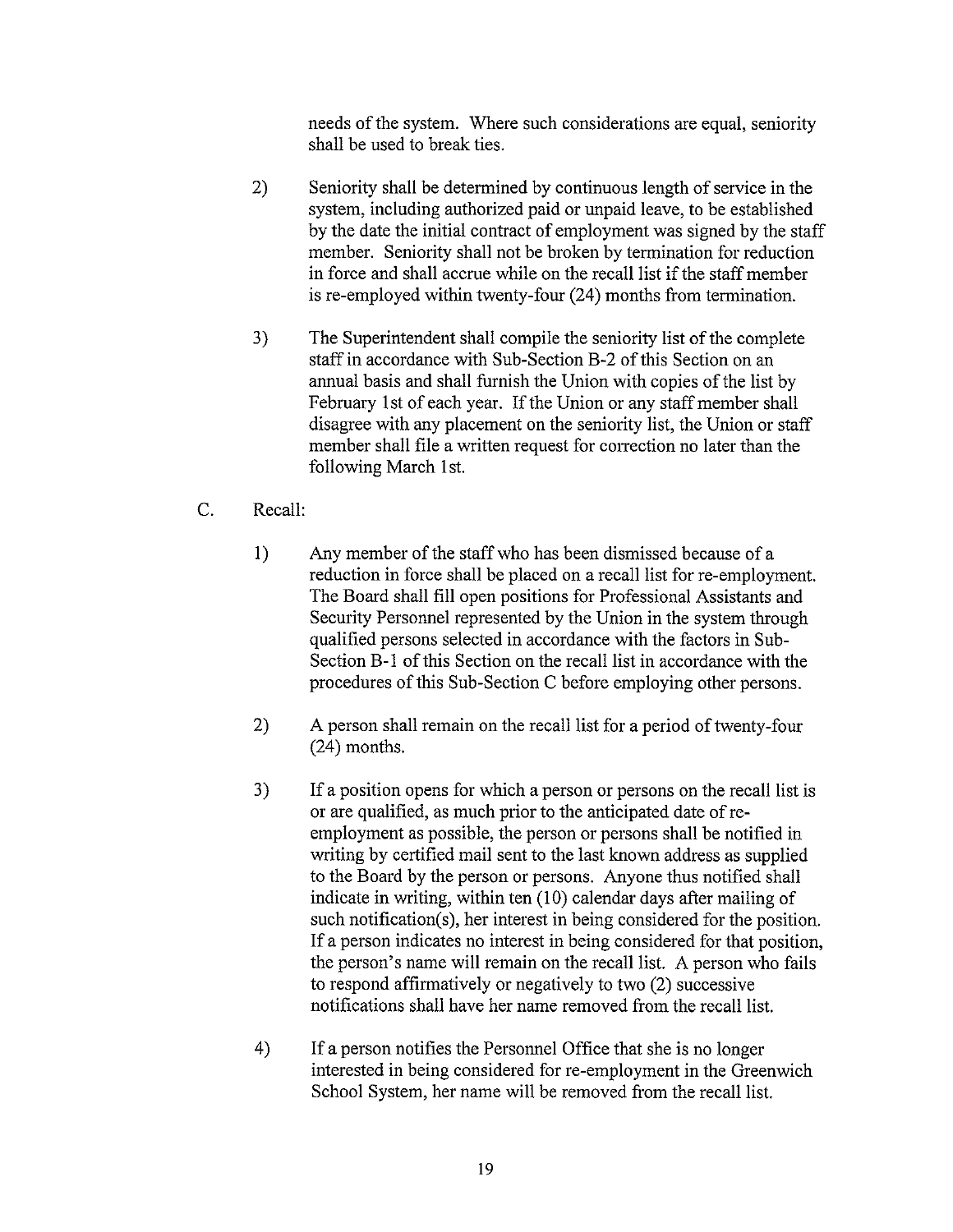- 5) All sick leave, retirement, fringe benefits, and other service credits previously accrued shall be reinstated upon the return of the staff member as they existed prior to the involuntary leaving of the staff member.
- D. Those recalled to part-time positions will have such service considered as a factor in breaking ties among equally qualified candidates in filling fulltime positions for the following year.
- E. Actions taken or not taken under this Section shall be subject to the grievance procedure, but not subject to arbitration under that procedure and the decision of the Board of any grievance shall be final.

## 14. MANAGEMENT RIGHTS

In all matters which are not covered under this Agreement, the Board shall have the right to manage in such manner as it shall determine.

#### 15. DEFINITIONS

- A. The "Union" in this Agreement shall mean the Executive Committee of the Union acting through such officers, agents, or employees as it deems appropriate unless another interpretation is specifically made or unless required by law.
- B. The "Board" in this Agreement shall mean the Greenwich Board of Education acting through such officers, agents, or employees as it deems appropriate unless another interpretation is specifically made or unless required by law.

## 16. DURATION

- A. This Agreement shall be effective upon signing.
- B. This Agreement shall remain in full force and effect to and including June 30,2019. All matters subject to collective bargaining between the parties have been covered, and this Agreement may not be reopened with respect to any subject matter unless expressly provided in this Agreement.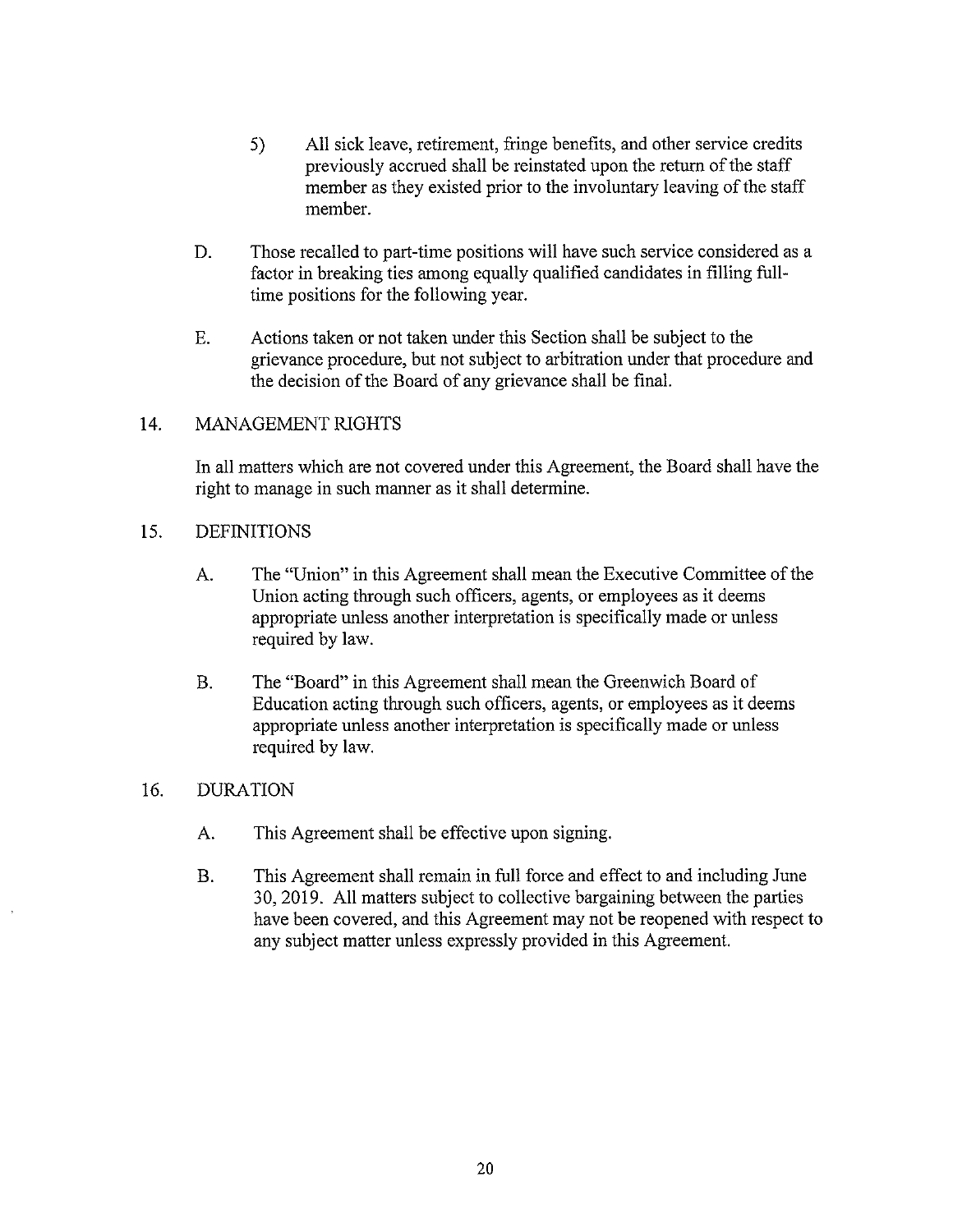## 17. LEAVES OF ABSENCE WITH PAY

All bargaining unit personnel shall be entitled to leaves for personal reasons as follows:

- A. Religious Leave: The employee may utilize any available unused personal leave for absence required by an individual's religion.
- B. Witness Leave: The employee may utilize any available unused personal leave for absence for a court appearance when subpoenaed as a witness in any case.
- C. Jury Leave: Jury duty, provided that an employee who receives notice of jury duty shall notify the Director of Personnel. The employee shall be paid his/her salary less any amount paid by the Court for jury duty, with deduction to be made subsequent to receipt of such amount.
- D. Sick Leave:
	- 1) Full time and regular part-time employees (20 hours or more per week) shall be credited with thirteen (13) paid days of sick leave armually. Per diem will be deducted for days absent above the number allowed. Each school year after January 1, the Board will review all employee attendance records. Those employees whose attendance records show five (5) or more absences will be reviewed individually to see if the circumstances of the absences (number of incidents, patterns, etc.) warrant a meeting with the employee, which meeting (and additional meetings during the remainder of the school year) may be held as the Board deems appropriate. The Board reserves the right to request that verification of illness be provided by a physician or hospital. Unused sick leave shall be cumulative to ninety (90) days. Absences for sickness shall be reported to the substitute system.
	- 2) Up to three (3) days of an employee's accumulated sick leave may be taken for illness in the employee's immediate family as defined in 5) b.
	- 3) Prior to returning to work after any absence of five (5) working days or more, the Board may require that an employee supply a statement from a medical provider confirming the employee's ability to return to work.
	- 4) Whenever possible, if an employee, at the start of or during the course of her sick days, is aware that an illness will require an absence for five (5) or more working days, she will inform the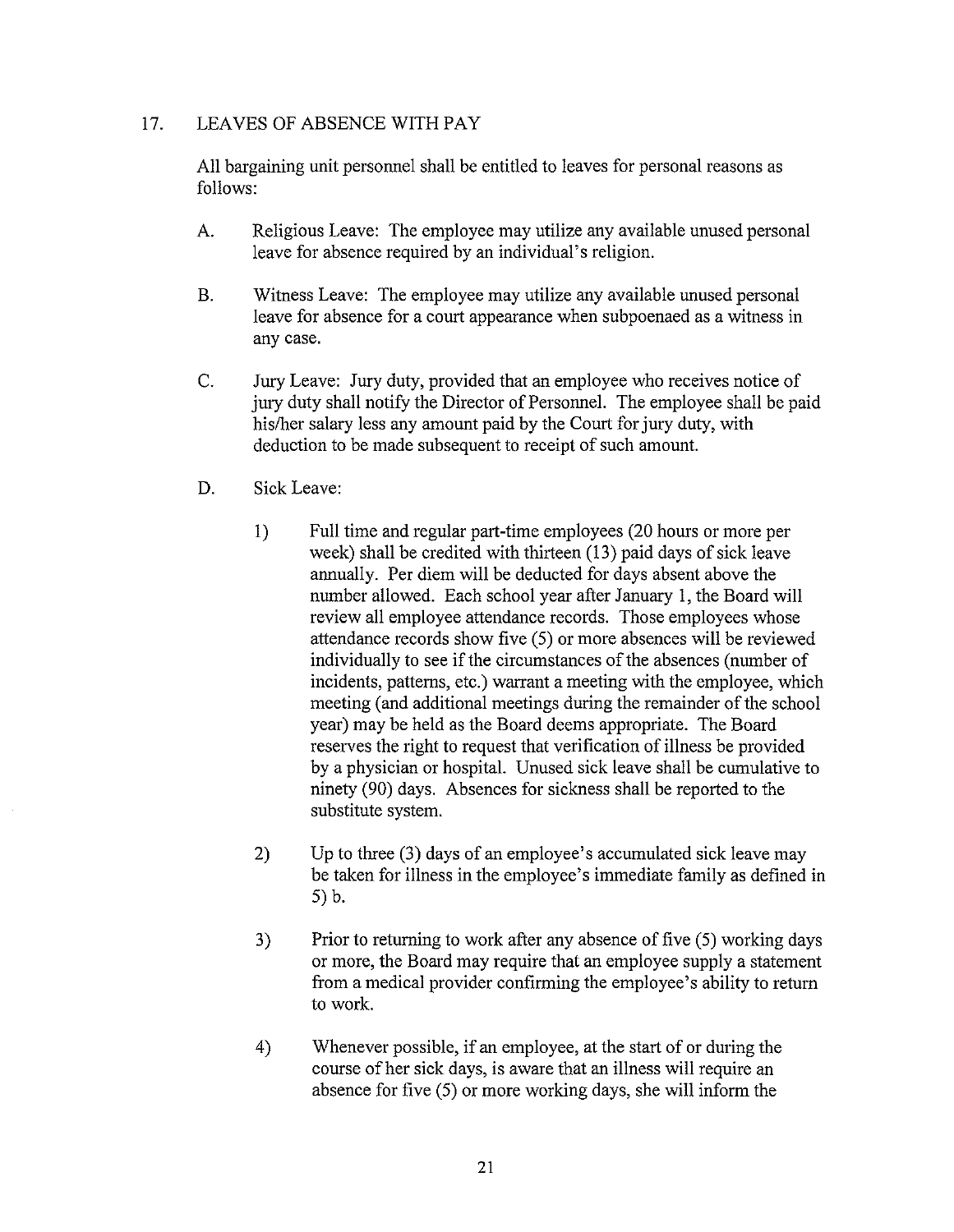Administration and provide the best estimate of her medical provider or herself as to when she will retum. Except as may be excused by the employee's supervisor in writing, this information will be updated as appropriate during absences of five (5) working days or more and in any event, for longer absences at least every fifth working day.

- 5) Up to five (5) days of an employee's accumulated sick leave may be contributed by the employee annually to a sick leave bank against which an employee who is sick but has exhausted her own sick leave may draw, provided that the drawing employee may not receive sick pay beyond the end of the then current school year.
- E. Bereavement Leave:
	- 1) Each full-time and part-time employee shall be entitled to request and receive up to five (5) days bereavement leave in each year. Under unusual circumstances up to an additional five (5) days bereavement leave may be granted.
	- 2) Bereavement leave shall be granted upon request for the death of a member of the employee's immediate family (for purposes of this article, immediate family is defined as spouse, parent, mother/fatherin-law, grandparent, child, sibling, brother/sister-in-law, step-child, grandchild, legal guardian, or legal ward, or any other relative living in the household of the employee).
	- 3) Bereavement leave may be granted upon request for the death of any other relative, or, where unusual circumstances dictate the need for leave, for the death of another person. Bereavement leave under this Subsection E(3) shall only be granted for the number of days necessary for travel to and from and attendance at the funeral services.
	- 4) Bereavement leave shall be granted without loss of pay and shall not be cumulative.
- F. Personal Leave:
	- 1) Employees are allowed Personal Leave according to length of service.
	- 2) Requests for Personal Leave shall be made in Aesop, the absence management system. Requests for Personal Leave should be entered into the system five (5) days in advance of the requested leave date, except in an emergency.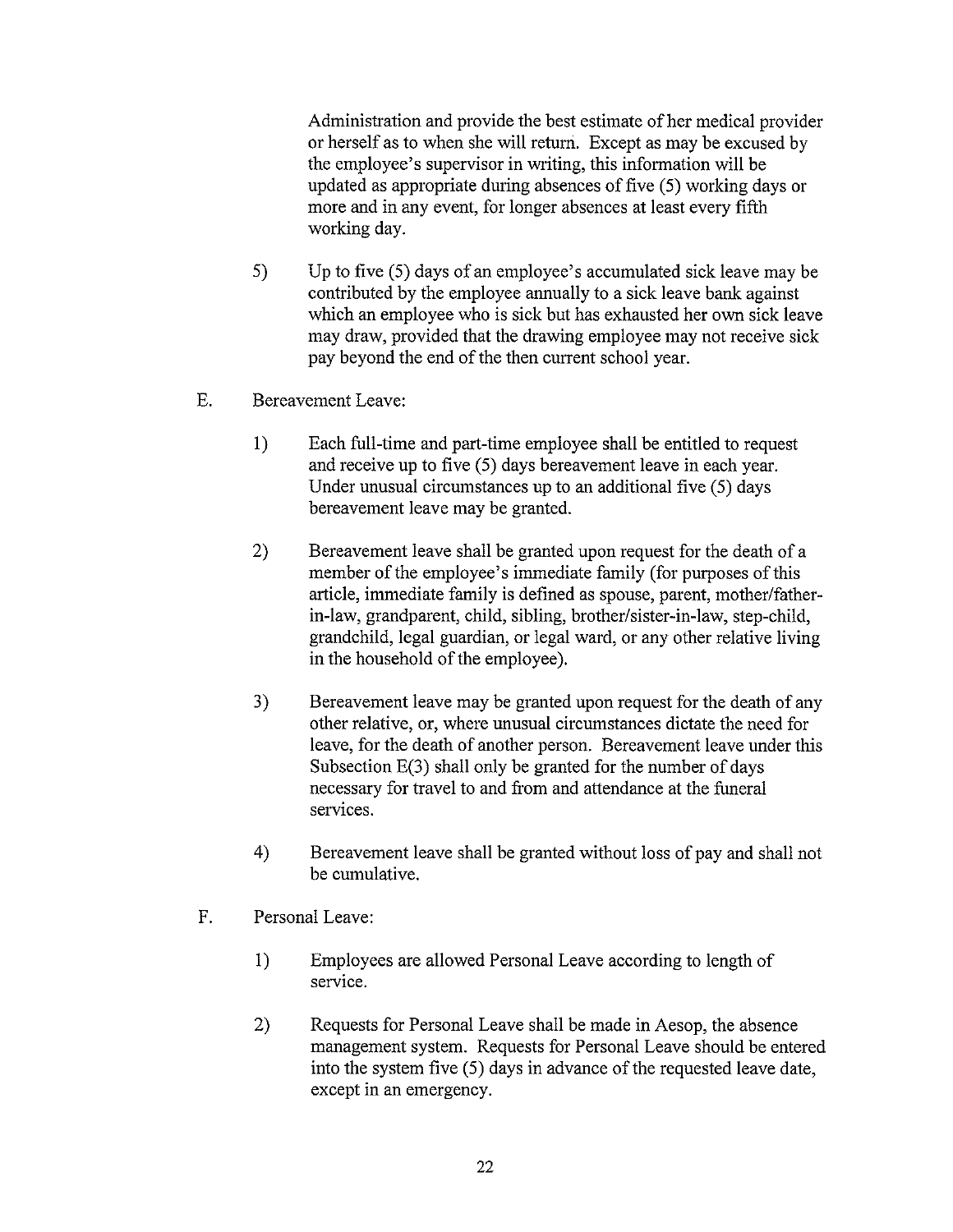- 3) Except in an emergency, leave shall not be granted immediately before or after a vacation period or long weekend. Leave shall not be granted to extend a vacation period. Leave shall not be granted when in the opinion of the Superintendent or his/her designee the operation of the school will be adversely affected. A request for leave shall state the specific reason for the request. Except as stated in Section e below, a request for leave shall state the specific reason for the request. However, in all cases personal leave shall be available only for the reasons stated in Section d below.
- 4) Acceptable conditions for request for Personal Leave:
	- a. College graduation of member of immediate family.
	- b. Wedding of member of immediate family.
	- c. Accompanying member of immediate family to hospital.
	- d. Illness or accident to member of immediate family.
	- e. Hardship cases or home exigencies similar to items (c) and (d) above.
	- f. Other business or personal obligations which cannot be resolved outside working hours.
	- g. Bereavement leave for the death of a member of the immediate family, or where unusual circumstances dictate the need, for the death of another person. At the discretion of the School Principal, where unusual circumstances dictate, an employee shall be entitled to one (1) working day in the event of the death of any other person not described in Paragraph E. Bereavement Leave.
- 5) Employees may request days of personal leave annually as follows:

0-4 years: up to 2 days (1 without reason and 1 with reason) 5-11 years: up to 3 days (1 without reason and 2 with reason)  $11 + \text{years: up to 4 days}$  (1 without reason and 3 with reason)

## 18. SECURITY PERSONNEL

- A. In addition to professional assistants, there has been and shall be a second classification of employees, namely security personnel.
- B. Security personnel shall have such specific duties relating to security within the schools and the school grounds as the Board shall determine as shall be set forth in the job description.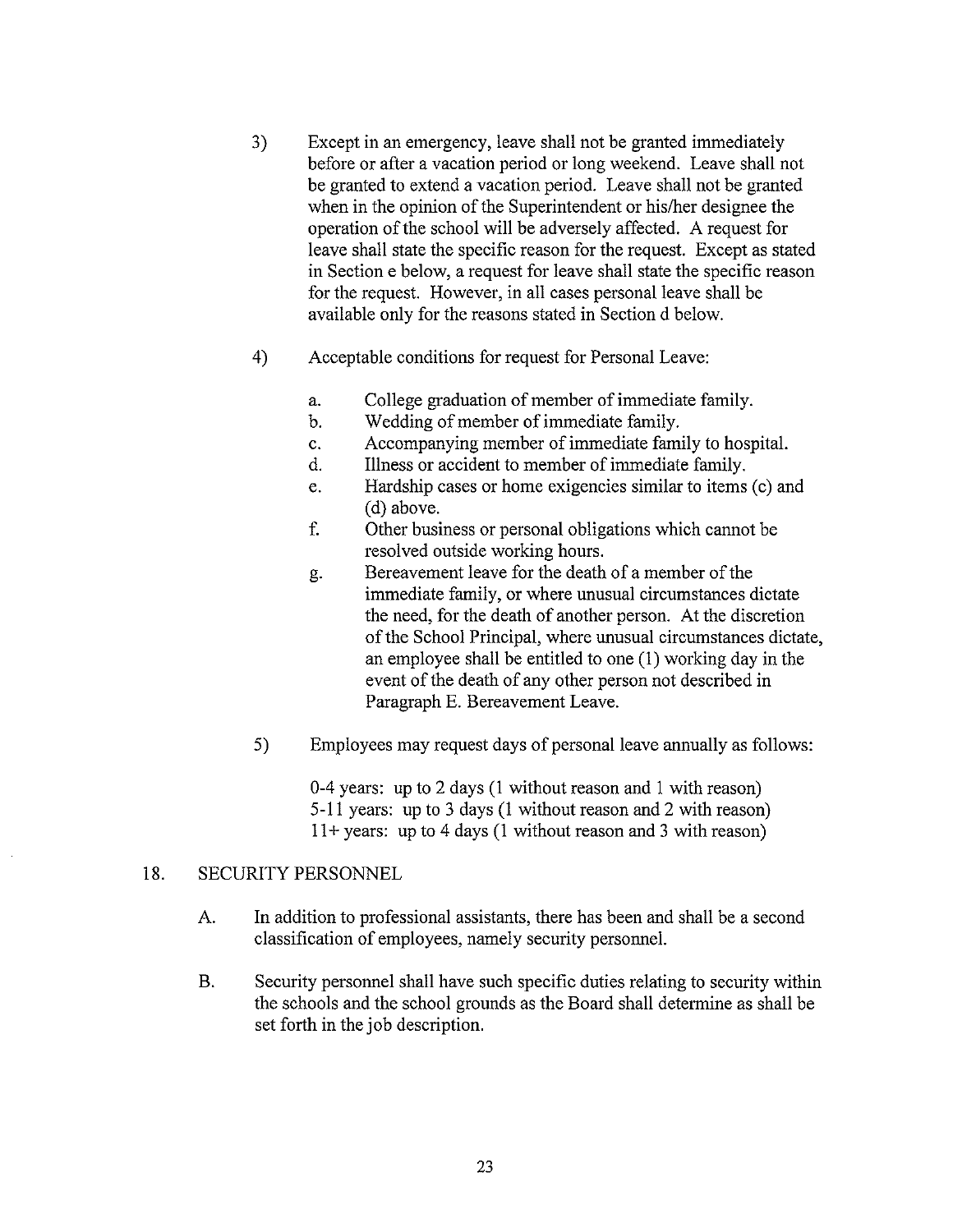- C. Security personnel shall be trained at the cost ofthe Board and shall receive wages during training, shall wear identifying clothing, including name tags and badges, as required and provided by the Board at its cost.
- D. Security personnel may be assigned regular consecutive hours of work pursuant to Section 7 of this Agreement within a work day of 6 a.m. to 10 p.m. The Board may change the hours for a shift, provided that such changed hours shall be maintained for at least one week and that any such changes shall be announced at least thirty days in advance. Selection of available schedules shall be on the basis of seniority. If a new shift is created, volunteers shall be sought first, and assignments thereafter shall be made in reverse order of seniority.

## 19. DISCIPLINE AND DISCHARGE

- A. An employee may be disciplined or discharged only for just cause. Claims that this Section has been violated shall be determined through the use of the Grievance Procedure.
- B. All notices of discipline or discharge shall be written with a copy to the employee and the Union. The passage of time with no further problems after such discipline will be a factor in considering appropriate progressive discipline in the future.
- C. No material reflecting negatively upon the employee shall be placed in the employee's personnel file unless the employee has had an opportunity to read the material and has affixed his/her signature on the material to be filed indicating the employee's awareness of the material. If the employee disagrees with any material, the employee may submit a written notation regarding such material, which shall be attached to the file copy of the material in question. A failure by the employee to submit such written notation shall not indicate agreement with such material.

## 20. UNION BUSINESS

A. At the beginning of each school year, the Union shall be credited with three (3) days leave without loss of pay to be used by professional assistants and security personnel who are representatives of the Union. The Union shall give the Board at least five (5) days notice of its intention to take such leave and the Administration may refuse to grant such leave if the operation of the school shall be adversely affected by the granting of the leave at such time. In addition, the Union may request up to three additional days for professional assistants and security personnel who are representatives of the Union to attend conferences.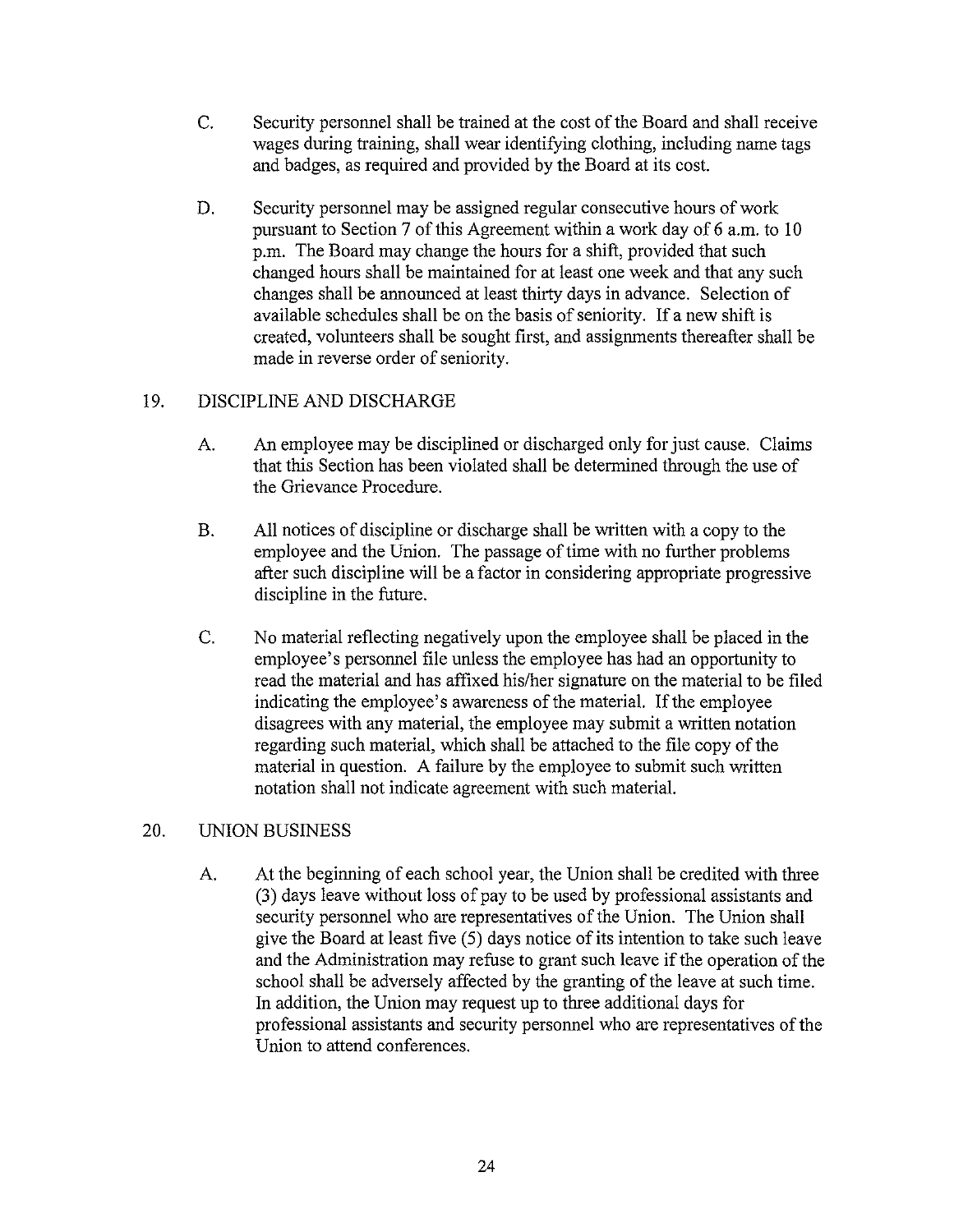- B. When a meeting in which the employee may be subject to discipline is scheduled in the building where the employee works and the employee desires to have a building steward attend, arrangements shall be made for the building steward to attend without loss of pay.
- C. The members of the Union Negotiating Committee, but no more than six (6) persons, shall be granted time off from duty with full pay for all meetings with the Board for the purpose of negotiating the terms of an agreement when such meetings take place at a time during which such members are scheduled to be on duty, as long as the time off does not interfere unreasonably with Board business in which case the meeting(s) shall be promptly rescheduled.

## 21. MISCELLANEOUS

- A. The Board shall comply with the provisions of the federal Family Medical Leave Act that are applicable to the Board pursuant to such federal statute. An alleged violation of the FMLA or this provision shall not be subject to the terms of Article 10(E)(4) of the collective bargaining agreement.
- B. If any section, sentence, clause, or phrase of this Agreement shall be declared for any reason to be invalid, the remaining portions of the Agreement shall not be affected thereby.
- C. Professional assistants and/or security personnel who are assigned to attend job-related training sessions, including those required for certifications, shall be reimbursed their reasonable expenses for tuition and related travel as approved by their supervisor in writing in advance.
- D. The Town may, without further negotiation, implement a managed medical care plan network for employees' work-related medical treatments. In the event the Town changes its workers' compensation administrator/carrier, any new medical care plan network shall be comparable to the prior medical care plan network.
- E. Any employee, directed by his/her supervisor to use his/her private vehicle on Town business, who is involved in a motor vehicle accident causing damage to such vehicle while conducting Town business, may be eligible for reimbursement up to a maximum of the employee's collision deductible but not more than one thousand dollars (\$1 ,000) for repairs to the employee's private vehicle not otherwise covered by the employee's automobile insurance. To be eligible for reimbursement the employee's supervisor or department head must have had reasonable knowledge that the employee was using his/her private vehicle to perform Town business and the employee must have been engaged in such Town business when the accident occurred. The employee shall be required to submit the receipt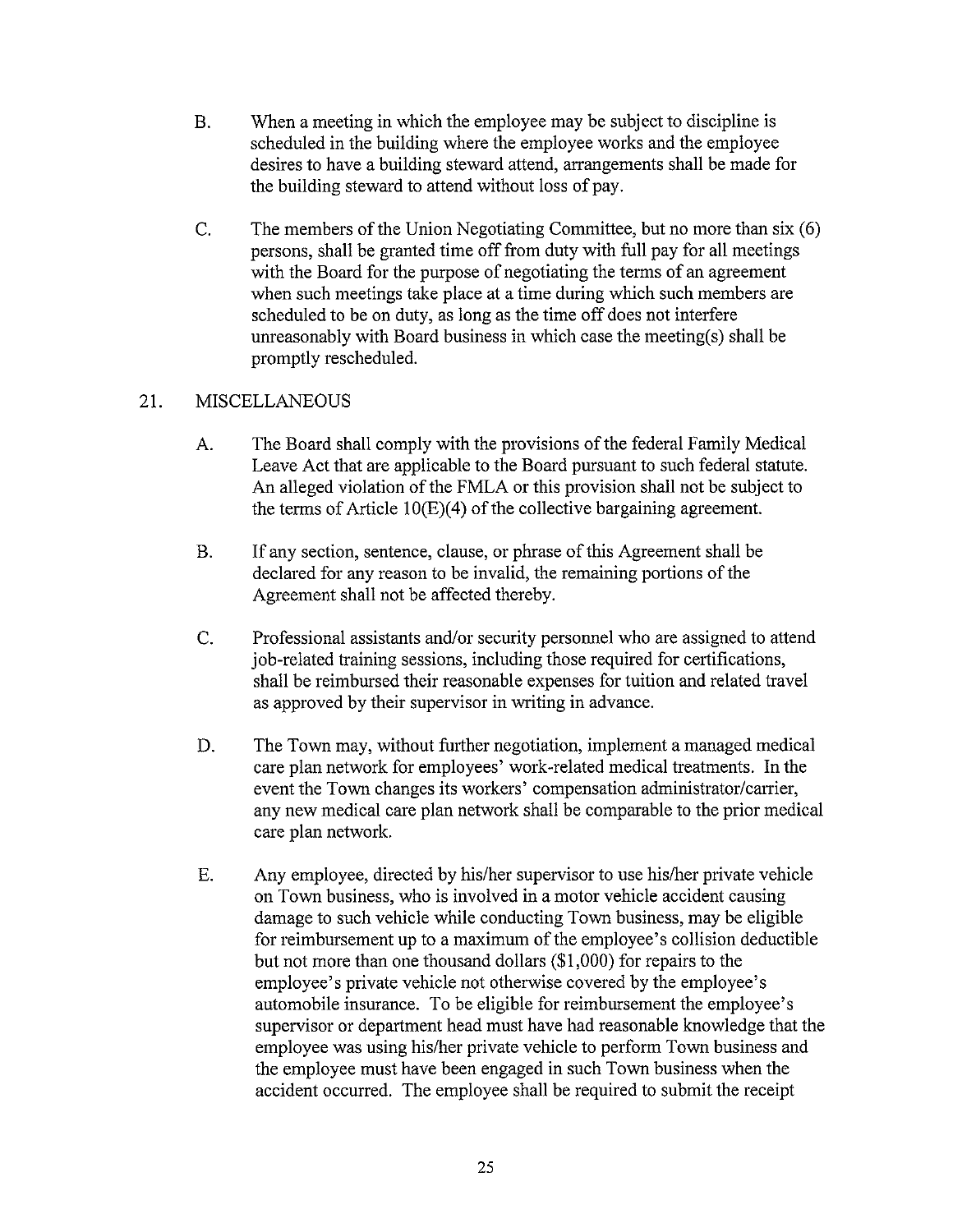indicating the cost of the repairs. a description of the repairs that were completed along with a copy of the insurance policy indicated the amount of the employee's insurance coverage.

> Notwithstanding the above, an employee shall not be eligible for reimbursement if the employee was cited and fined for a traffic infraction or violation, found at fault, or the employee did not otherwise meet the conditions set forth above for reimbursement.

F. An employee, prior to employment at the Board of Education, shall be required to submit to and be found qualified for employment pursuant to Connecticut General Statutes 10-221d and any and all other statutory hiring requirements.

#### GREENWICH BOARD OF EDUCATION

Bv: Peter Bernstein, Board Chafr

Dated:

CONNECTICUT LABORERS' DISTRICT COUNCIL on behalf of PUBLIC SERVICE EMPLOYEES LOCAL, 136, OF LABORERS INTERNATIONAL UNION OF NORTH AMERICA AFL-CIO

By:

Keith R. Brothers Business Manager, Connecticut

Laborer' District Council<br>By: **HHMC Connuck** 

**Business Mahager** UUNA Local 136

Dated:

Dated: 29 Octobe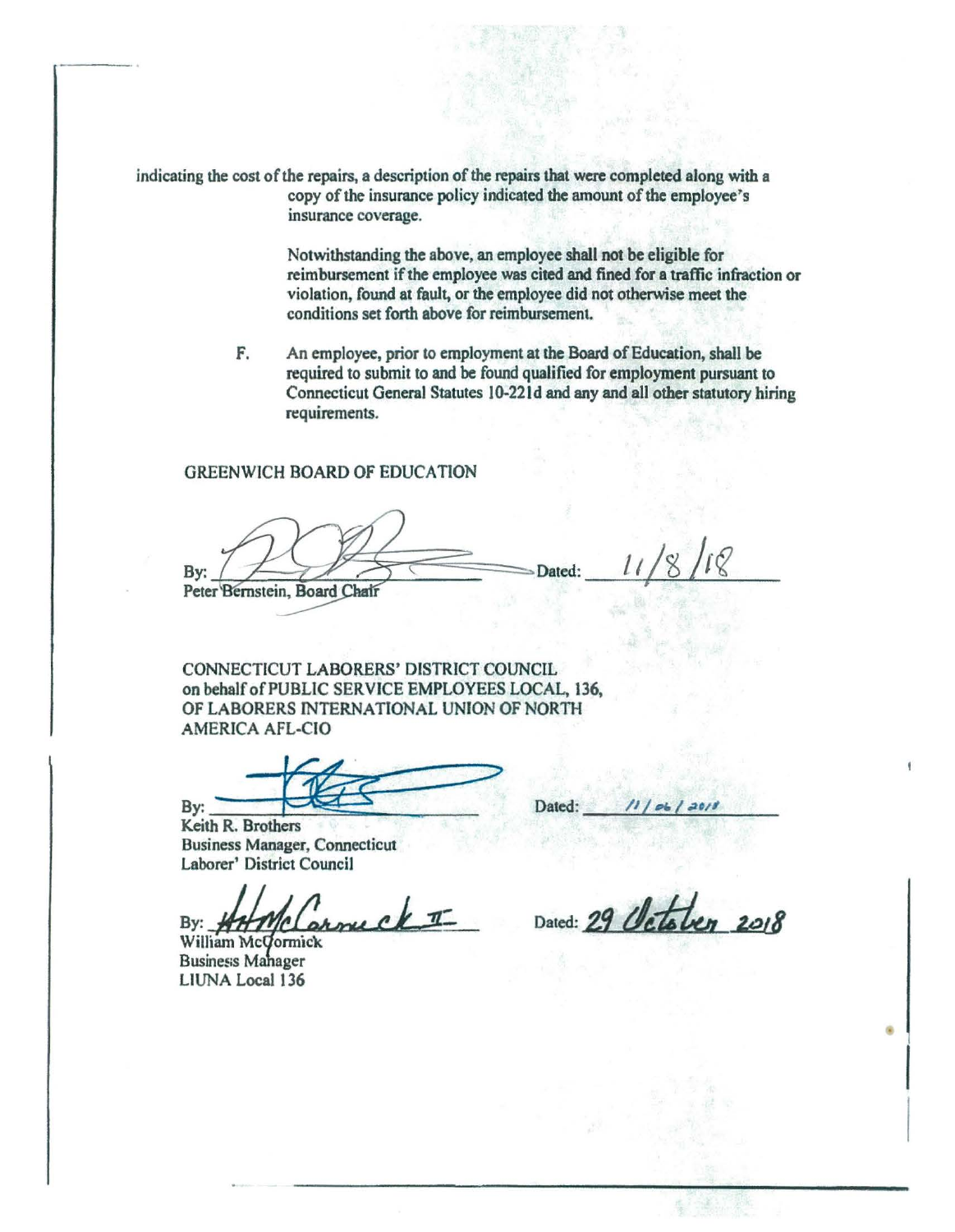## APPENDIX I ANNUAL WAGES

Effective and retroactive to July I, 2016, all hourly rates on the base wage schedules in effect on June 30, 2016, shall be increased by two and one-quarter percent (2.25%).

Effective and retroactive to July I, 2017, all hourly rates on the base wage schedules in effect on June 30, 2017, shall be increased by one and one-half percent (1.5%).

Effective and retroactive to July I, 2018, all hourly rates on the base wage schedules in effect on June 30, 2018, shall be increased by one and one-half percent (1.5% ).

Unit members entitled to step movement shall move one step in each year.

Wages for Professional Assistants are based on a standard work day of seven (7) hours with an unpaid thirty (30) minute lunch period in addition and a standard work year of 184 days (1,288 hours per year).

Wages for Security Personnel are based on a standard work day of eight (8) hours with an unpaid thirty (30) minute lunch period in addition and a standard work year of 184 days (1,472 hours per year).

Wages for other than a standard work day and year are prorated.

Each employee shall be paid on the basis of the number of continuous years of service in the Greenwich School System. Approved absences of 6 months or less shall not constitute a break in continuous services, but absences of more than 6 months (whether approved or not) shall constitute a break in service with the result that if the employee returns to work in the Greenwich School System, the employee shall start at the first step of the appropriate scale.

• CHR -Contracted hourly rate

\*\* ADP - Adjusted hourly rate shown on earnings statement

\*\*\* Salary - Annualized salary for informational purposes only